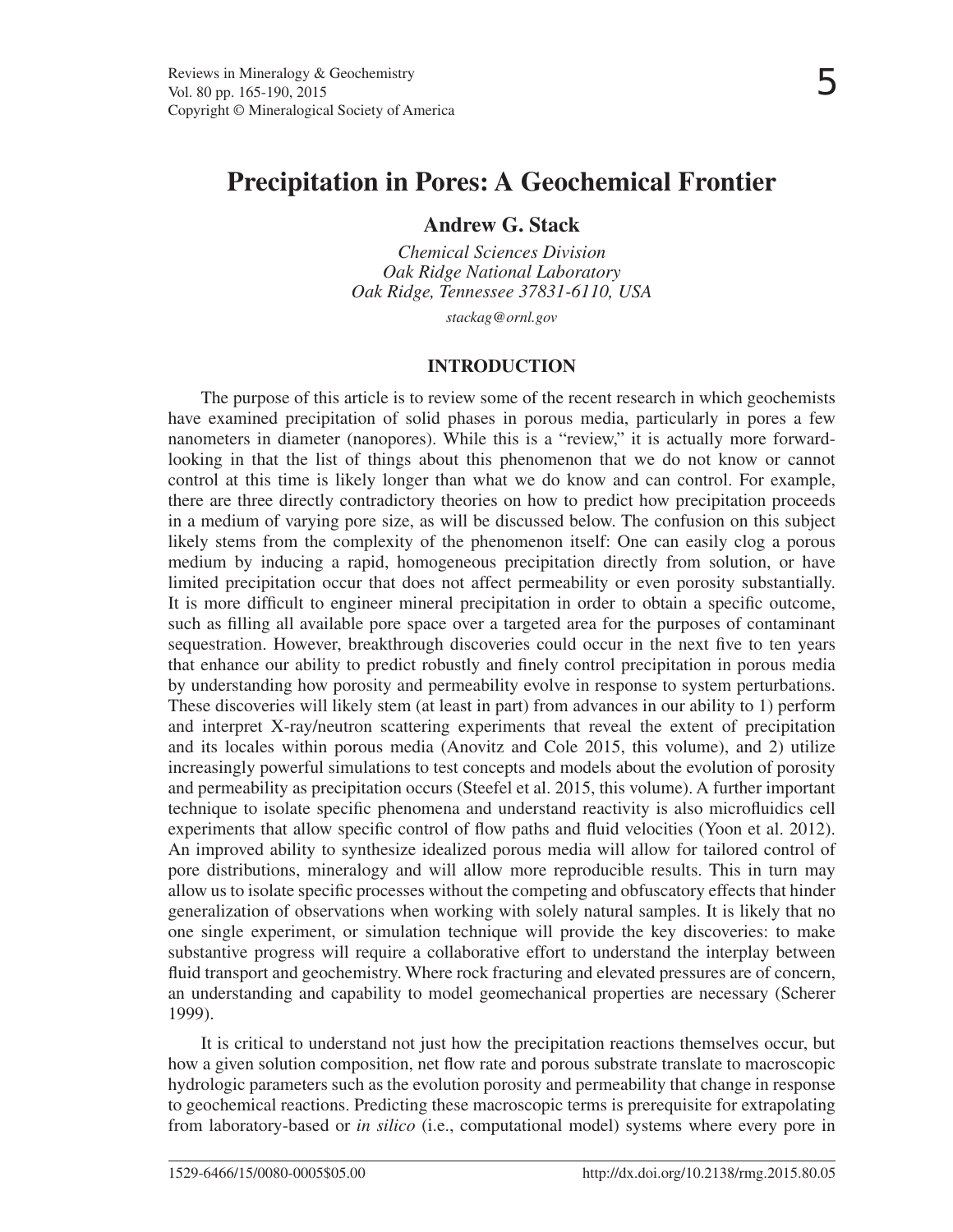the reactor/cell can be resolved or sampled to reservoir-scale simulations and field studies. In these larger length-scale studies, it is no longer practical to think about individual pores but instead one must consider pore distributions in aggregate. The current state-of-the-art is to use linear relationships where the porosity and permeability are calculated using empirically fit functions (Gibson-Poole et al. 2008). To improve the status quo will require us to develop new, up-scaling theories that can accurately approximate the richness of reactivity observed at the atomic- to pore-scales, but are still useful at the reservoir scale (Reeves and Rothman 2012). To verify and validate such models will require a strong connection between research performed at the nanometer- or micrometer-length scales and larger column- or field-scale studies.

# **RATIONALE**

A capability to predict and control precipitation in pores could result in more useful geochemistry in many situations in the subsurface, and in this section a few of them will be described. A good first example of where precipitation is important is the well known two order of magnitude discrepancy between field-based and laboratory-based rates of mineral weathering reactions (Drever and Clow 1995; White 2008; Stack and Kent 2015). There are abundant theories for the origin of the discrepancy, but two particularly important for this article are the existence of pore-size-dependent effects (Putnis and Mauthe 2001; Emmanuel and Ague 2009; Stack et al. 2014) and secondary mineral formation that reduces the reactive surface area (Drever and Clow 1995; Maher et al. 2009). Maher et al. (2009) in particular showed in a chronosequence of soils that laboratory-based dissolution rates can be consistent when precipitation of secondary phases is accounted for. The effect of secondary mineral precipitation on weathering will become even more significant if the extent of precipitation is large enough such that the permeability of the soil or rock is significantly degraded and flow of fluids through the rock is impeded. Mineral weathering itself is important for understanding the composition of ground and surface waters, and minerals act as the longer term buffer of carbon dioxide in the atmosphere (Berner et al. 1983) and acidity in rain (Drever and Clow 1995).

In addition to natural processes, engineered precipitation in porous media is being explored as a contaminant sequestration and remediation strategy. It may be possible to take advantage of the low solubility of some minerals to remediate metal contaminants intentionally. An example includes radium, which readily substitutes for barium in barite  $(BaSO<sub>4</sub>)$  due to similar reaction behavior and size of radium and barium. Radium is an issue for spent nuclear fuel repositories that use bentonite as a sorbent since radium does not adsorb strongly to clay minerals (Curti et al. 2010). However, there is evidence that the mobility of radium is effectively controlled by barite solubility (Martin et al. 2003) because so much radium can incorporate into barite and barium is more common than radium. Already a method that takes advantage of the low solubility of Ba–Ra–Sr sulfate minerals has been proposed as an aboveground treatment strategy for hydraulic fracturing wastewater (Zhang et al. 2014), but it may be possible to utilize this for subsurface applications in porous media. Another example is that of uranium, which potentially could be remediated using hydroxyapatite which dissolves and causes a uranium phosphate precipitate to form (Arey et al. 1999; Fanizza et al. 2013). Instead of using abiotic hydroxapatite directly, less expensive bone meal has been considered (Naftz et al. 1998). When used as a permeable reactive barrier, the extent of this precipitation is such that the bone meal needs to be diluted with unreactive phases to avoid clogging the reactive barrier by reducing the permeability drastically (Naftz et al. 1998). To avoid the issue of clogging, other studies have examined the idea of using a soluble organo-phosphate that is degraded by bacteria in the subsurface to create dissolved inorganic phosphate, which can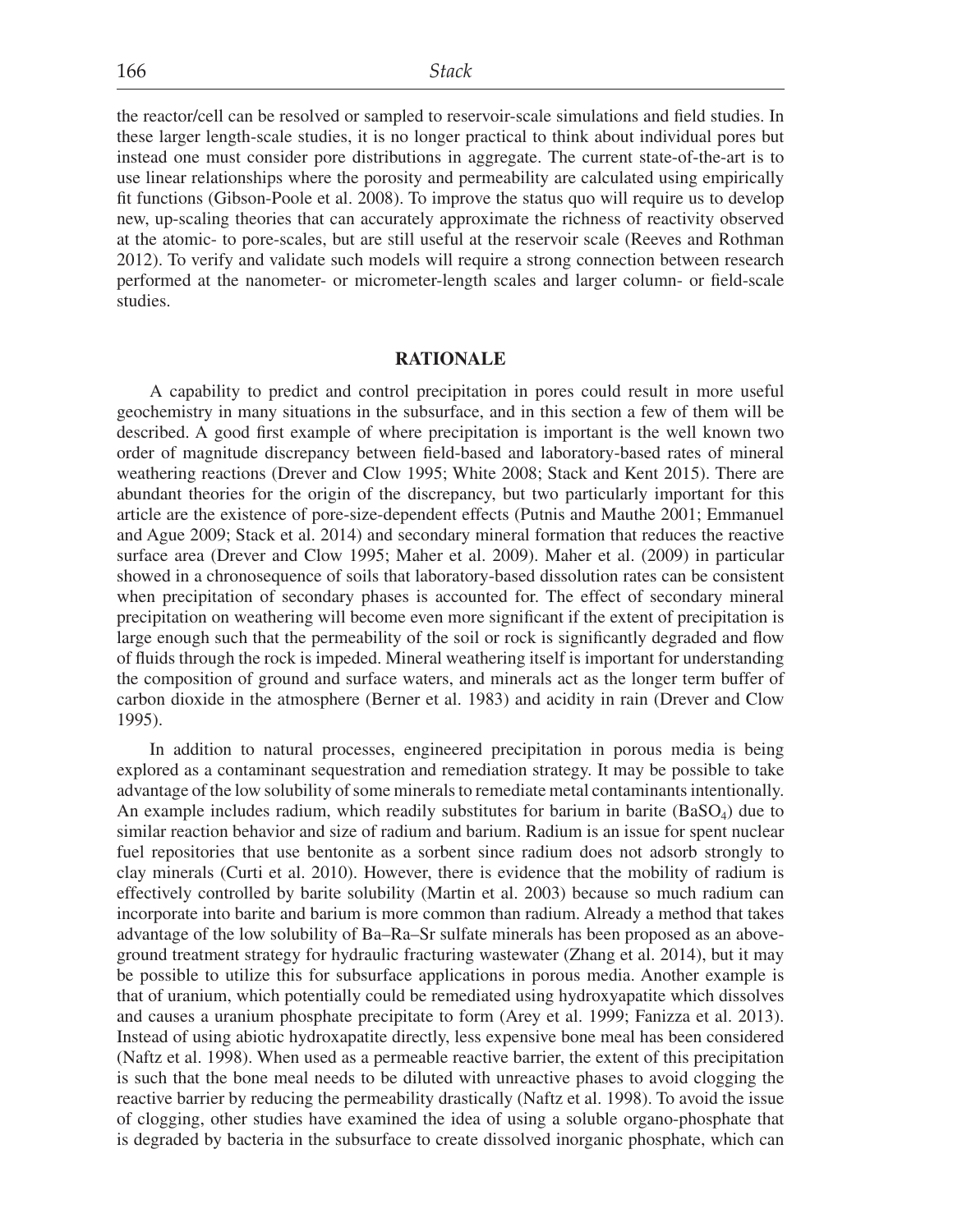then react with the uranium (Wright et al. 2011; Beazley et al. 2007). This concept is attractive since an aqueous solution containing the organo-phosphate could be injected into a well, where it would presumably mix with ambient fluids and become dispersed. The microbially induced cleavage of the organophosphate would cause the dissolved inorganic phosphate concentration to increase over time and lead to precipitation of uranium phosphate. A final example metal contaminant is strontium-90, which is found sometimes as a legacy waste from nuclear weapons production (Riley et al. 1992). Due to the similar chemical behavior and size of strontium and calcium, strontium incorporates into the calcite  $(CaCO<sub>3</sub>)$  crystal lattice (Wasylenki et al. 2005; Bracco et al. 2012). If one could therefore induce precipitation of a strontium-rich calcite, the contaminant would be trapped as a solid phase and immobilized. Immobilization for approximately one hundred years would be sufficient time to allow the strontium-90 to decay to stable zirconium (Gebrehiwet et al. 2012), which in turn is incredibly insoluble (Wesolowski et al. 2004). It is not unreasonable to think that a calcite precipitate formed in the subsurface could last that long. As one of the authors in the Gebrehiwet et al. (2012) study suggested, however, one can only control three things in regards to induced precipitation in the subsurface: what solution one injects, where one injects it and how fast one does so (Redden G.; pers. commun.). Thus for a remediation scheme of this type to work in the subsurface, as opposed to in a soil or engineered reactive barrier, one would need to have a precise control over where precipitation takes place, how fast precipitation occurs and an understanding of how that precipitate changes the pore structure and communication of the fluid. This level of control of precipitation has not been demonstrated to my knowledge, but perhaps is not as far-fetched as one might initially guess. The issues involve being able to balance mixing of an injected fluid with the ambient groundwater and/or other injected fluids containing reactants, and the timing of precipitation reactions within the porous medium. However, as discussed above, permeability should be maintained while the precipitation reaction is ongoing if possible, i.e., until all of the contaminant is successfully sequestered in a solid phase. The precipitation should therefore not occur too quickly, otherwise the calcite will form too close to the injection well and clog, nor too slowly so that the strontium and injected fluids disperse prior to precipitation occurring. This might be described as a "Goldilocks" problem in mineral precipitation kinetics, get it to occur not too quickly, nor too slowly, but just right.

By far the most common contaminant by mass that has been proposed to be sequestered by induced precipitation is carbon dioxide. There has been and continues to be intense research and pilot projects whose goal is to determine the feasibility of widespread sequestration of this contaminant. Despite the effort, there is still uncertainty about how much carbonate-containing mineral will precipitate (if any), the locales in which it will precipitate and how long the reactions will take. The conventional wisdom is that it will take something on the order of 1000 years to convert the carbon dioxide to a mineral (Metz et al. 2005). That is likely true in some situations, e.g., a storage reservoir that is a clean quartz sand and contains few highly reactive minerals such as the Sleipner field in the North Sea. However there are also some real world examples where significant mineral precipitation has either been directly observed, or evidence has been discovered that it may be occurring. In Nagaoka, Japan, some pore fluids have become supersaturated with respect to calcite only a few years after injection of  $CO<sub>2</sub>$  started (Mito et al. 2008). In a site in west Texas where  $CO<sub>2</sub>$  was injected over a period of 35 years for the purpose of enhanced oil recovery, fractures sealed with calcite can be observed in well casing cement (Carey et al. 2013). The latter example raises a particularly interesting possibility, which is that even if the net amount of carbon dioxide turned to a mineral is small, there could be enough precipitation to affect the storage security of a site. In this case, fractures in the well casing cement were sealed with calcite. One might expect that something similar could happen in a cap rock or seal that has had fractures open or form in it due to the increased pressure from the carbon dioxide injection. In what might be a maximum amount of precipitation observed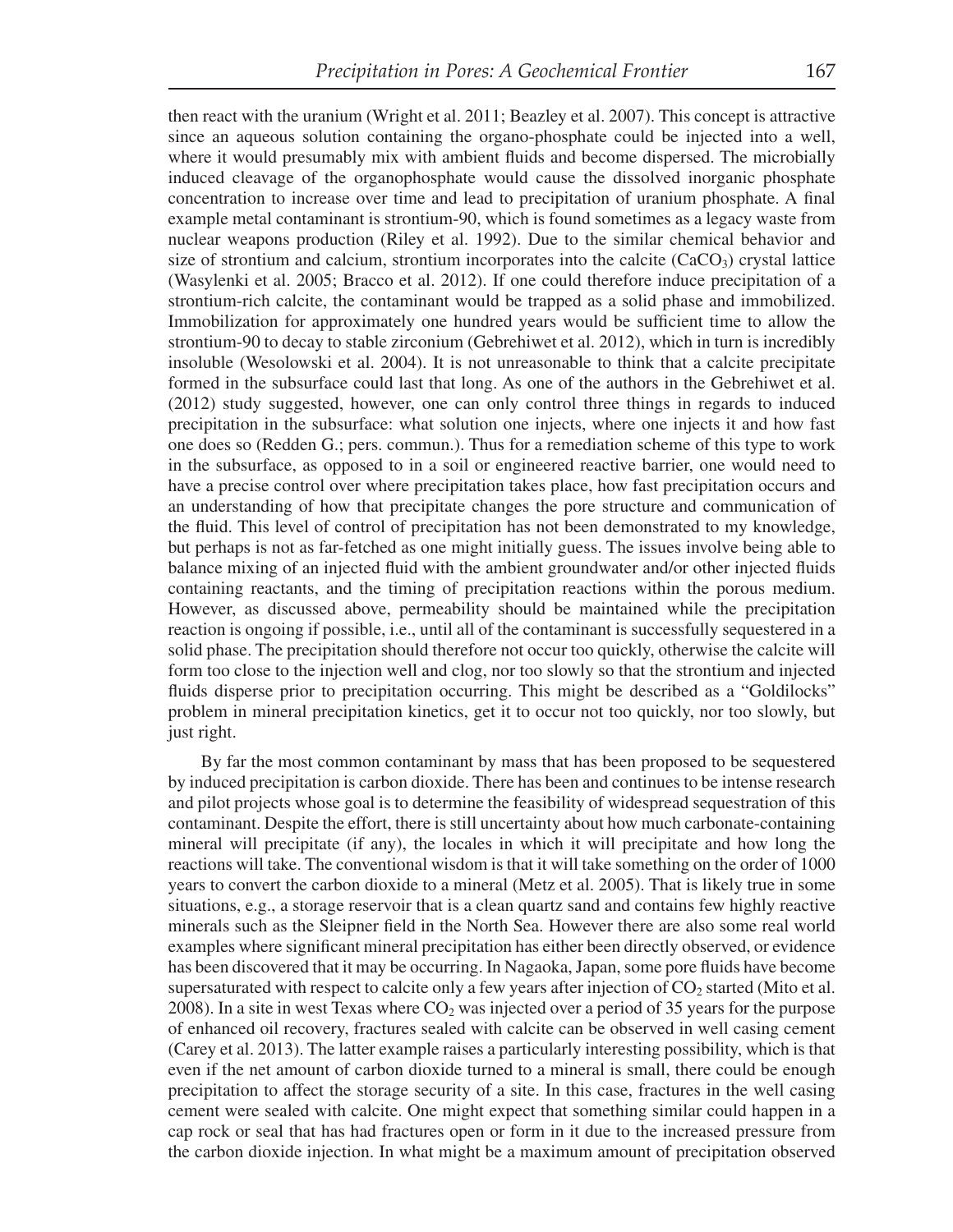thus far (for the available porosity) has been during  $CO<sub>2</sub>$  injection in the Columbia River basalts. It appears that mineral precipitation begins immediately after injection, to the extent that pumps can get clogged and shut down (Fountain 2015). Substantial calcite precipitation is also suspected during  $CO<sub>2</sub>$  injection tests in basalt in Iceland. One caution is that in the basalt injection tests have all been relatively small amounts of  $CO<sub>2</sub>$  (kilotons), far short of the amount that would be needed to be sequestered to have an impact on the climate which are megatons to gigatons. In all three of the cases listed here where precipitation has been observed (or could occur), there has been substantial amounts of reactive mineral phases that buffer the pH and/or supply the cations necessary to cause carbonate minerals to precipitate. While some modeling studies have been undertaken to examine how much carbonate mineral can be precipitated for a given mineralogical composition (Zhang et al. 2013), what is lacking are direct measurements of how porosity and permeability evolve in a rock during the dissolution of pH-buffer and cation-source minerals and precipitation of carbonates. If precipitation occurs completely uniformly, it could be that residual bubbles of  $CO<sub>2</sub>$  in the subsurface left over from plume migration would become surrounded by a self-limiting coating of carbonate mineral that prevents further reaction of the gas within the bubble (Cohen and Rothman 2015) (Fig. 1). This may not be a detrimental outcome since the precipitated material might also act as a protective casing surrounding the  $CO<sub>2</sub>$  that prevents its migration, but it would slow and limit carbonate mineral precipitation.

An important ongoing issue in industrial or municipal settings is the prevention and removal of scale, i.e., unintended mineral precipitates that form in the (porous) subsurface as well as within wells, pipes and equipment. Entire textbooks have been written on the subject of attempting to predict the formation of the most common scale-forming minerals and dealing with them after their formation (e.g., sparingly soluble salts such as barite, BaSO<sub>4</sub>, calcite,  $CaCO<sub>3</sub>$ , as well as covalently bonded phases such as silica or quartz,  $SiO<sub>2</sub>$  and iron oxides,  $Fe<sub>2</sub>O<sub>3</sub>$  (Frenier and Ziauddin 2008). It has been estimated that scale formation results in 1.4 billion USD costs annually due to lost production and removal (Frenier and Ziauddin 2008). New extraction technologies such as the combination of hydraulic fracturing and horizontal drilling are resulting in new scale formation and removal challenges as well as treatment of wastewater. An improved ability to predict and control precipitation reactions in porous media, i.e., prior to the fluids coming to the surface, could help to deal with these issues. If we could better predict and control reactions within porous media especially, it could help us understand



**Figure 1.** Model of mineral precipitation due to mixing of CO<sub>2</sub>-rich fluids with surrounding brine. a) The warmer (lighter gray) colors show where precipated carbonate minerals are predicted to occur, creating a zone of low permeability between the two liquids and self-limiting the precipitation reaction. Units on *X* and *Y* are characteristic lengths. b) Profile along the white arrow marked in part a). [Images slightly modified from Cohen and Rothman (2014), *Proceedings of the Royal Society of London A*, Vol. 471, 2010853. Creative Commons license, v.4.0]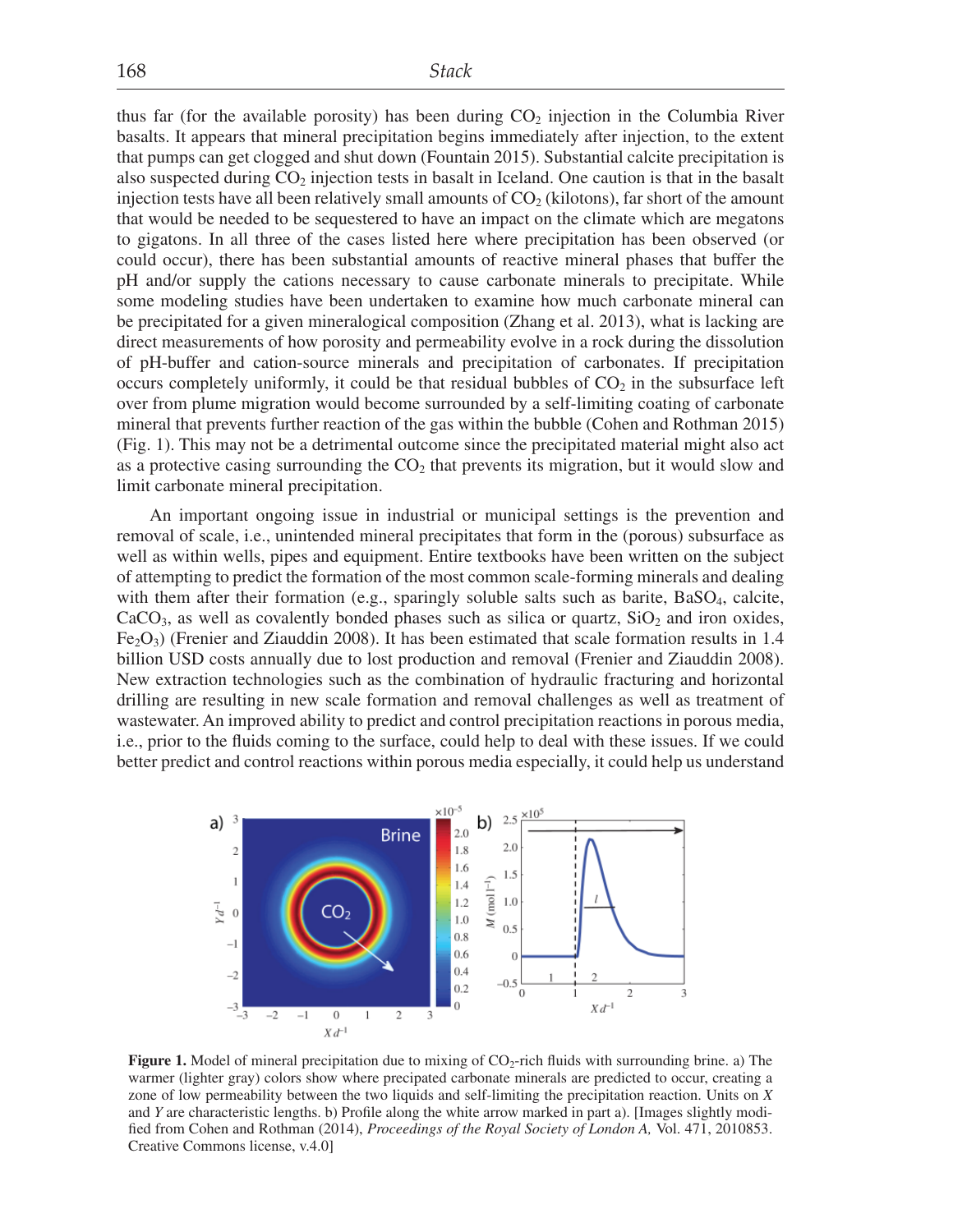why scale does or does not form in a given scenario, and may guide us to treatment strategies, either above ground or directly in the subsurface prior to extraction. As a specific example, some of the wells in the Marcellus shale are producing elevated concentrations of radium, strontium and barium in their flowback or formation waters. All of these cations form low solubility sulfate minerals that clog porosity, wells, lines and equipment and have been found in effluents of wastewater treatment plants that accepted hydraulic fracturing wastewater and in sediments downstream (Ferrar et al. 2013; Warner et al. 2013). The economic and environmental ramifications of these dissolved species and their mineral forms have been significant. These findings were part of the rationale for the U.S. state of Pennsylvania's request that municipal wastewater treatment plants stop accepting hydraulic fracturing wastewater (Boerner 2013). The uncertainties surrounding the public health effects of radium-containing scale were also cited in the U.S. State of New York Department of Health review that led to the state banning hydraulic fracturing completely (Zucker 2014). It is clear that we would benefit from an improved ability to predict why ambient fluids in the subsurface do not have precipitated minerals in them, and why precipitation only occurs after the fluids are brought up to the surface. Furthermore, if precipitation of scale forming minerals could be engineered *in situ*, without impacting the oil or gas production, it would prevent costly treatment strategies and obviate environmental impact of the oil and gas production.

A sometimes overlooked set of effects of precipitation in pores are geomechanical. That is, when rocks, cements or other porous materials have fluids circulate through them that induce crystallization, the precipitated material exerts a pressure on the rock itself and vice versa. Over time, this pressure can be sufficiently large to crack or fracture a rock (Scherer 1999; Emmanuel and Ague 2009). The physics of this process are discussed in Emmanuel et al. (2015, this volume). This phenomonon has dramatic implications for weathering of rocks as it is a coupled chemical and physical process and the resulting fractures will act as conduits for new fluid that will further increase weathering rate (Jamtveit et al. 2011). Geology undergraduates can likely tell you the mechanisms of an every-day example of this process, which is pothole formation in asphalt concrete during frost wedging or heaving. When water freezes, its crystal structure is slightly less dense than the original water, and this causes exerts a force on the sand grains, wedging them apart. The crystallization pressure due to precipitation in pores may also play a role on a much larger scale than potholes or even weathering: it was recently suggested that precipitation of anhydrite  $(CaSO<sub>4</sub>)$  in pores may result in micro-seismicity near mid ocean ridges (Pontbriand and Sohn 2014). The evidence is that the seismic signature and locale of the earthquakes does not match those of a tectonic origin and are not correlated with any larger seismicity in the area. The proposed mechanism is that there is secondary circulation of seawater near the ridge, which causes anhydrite to precipitate as the seawater heats. This is because anhydrite has a retrograde solubility, meaning it becomes less soluble with increasing temperature. Upon seeing this argument, one is tempted to speculate about whether precipitation could be a contributing factor in other seismic events, such as during injection of wastewater (e.g., the Youngstown, Ohio earthquake was attributed to injection of hydraulic fracturing fluids; Funk 2014; Skoumal et al. 2015). This possibility has been raised for carbon sequestration as well (Melcer and Gerrish 1996), but there is no information at all on the potential for precipitation reactions to induce seismicity.

In all the above examples, our understanding of precipitation in pores is poor in that we can define what we would like to have happen, but have trouble demonstrating that it is happening or can happen outside of some obvious indicator like the pump clogging or exhuming a reacted rock core to look for mineral precipitates. This leads to an inability to predict reliably the extent, timing and locale (e.g., pore-size distribution) of precipitation in reactions. In the remainder of this review, I summarize what I know about how precipitation in a porous medium will occur. While everything described in this article is reasonably plausible, some evidence and theories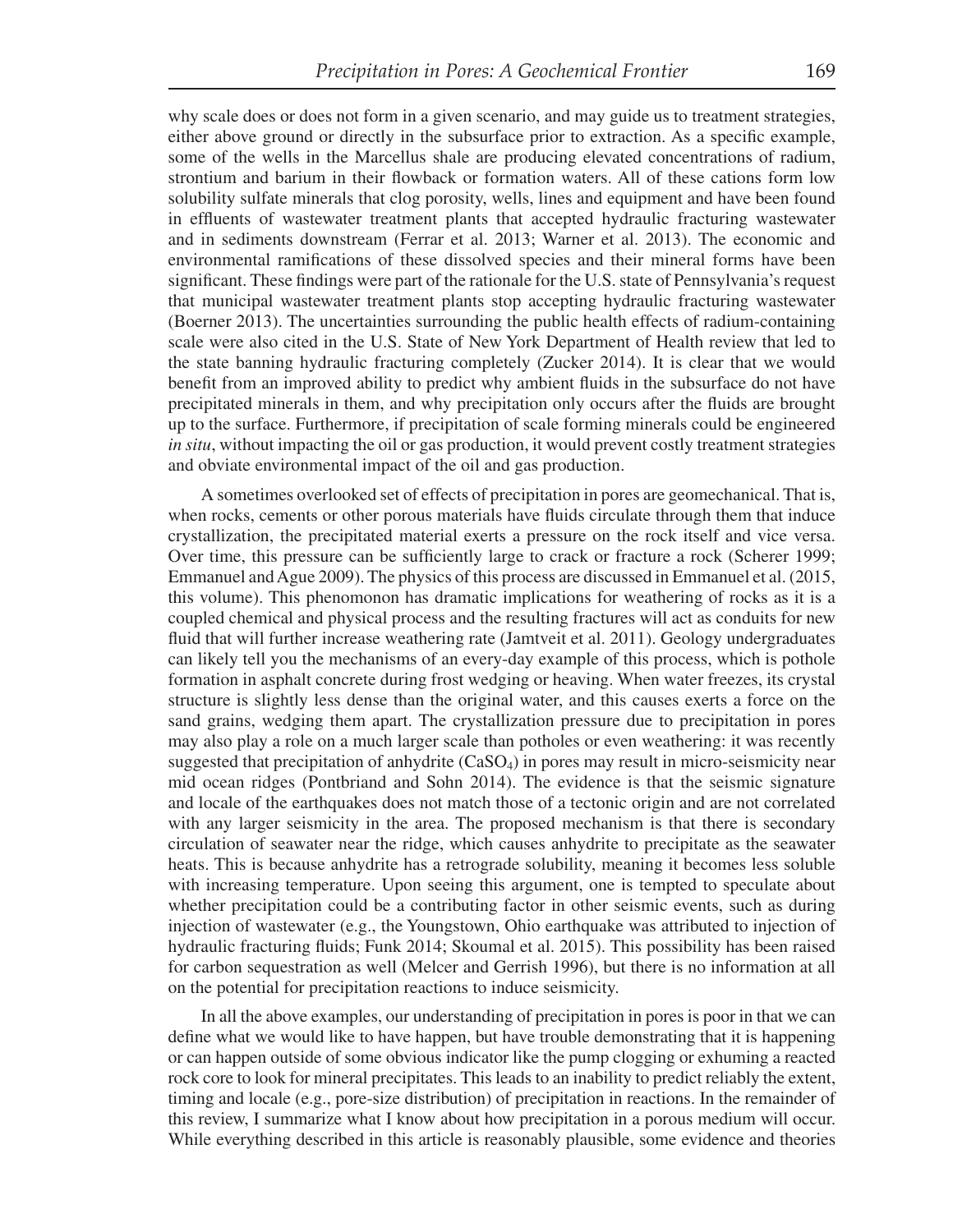are contradictory and sorting through which effects are important at a given time and length scale will require the substantial interdisciplinary effort described in the introduction.

#### **PORE-SIZE-DEPENDENT PRECIPITATION**

When reviewing the studies that have considered a pore size dependence for precipitation reactions, one can find a plausible argument in the literature for any trend in the dependence on pore size, or a lack thereof. That is, one can find models for uniform precipitation over all pore sizes with no intrinsic pore-size dependence (Borgia et al. 2012) (Fig. 2b), observations that precipitation in smaller pores is inhibited (Emmanuel et al. 2010) (Fig. 2c), theoretical predictions that precipitation should occur preferentially in smaller pores (Hedges and Whitelam 2012) (Fig. 2d) and observations of different behaviors depending on system chemistry (Stack et al. 2014). This lack of consensus arises from several factors, not the least of which is that this discrepancy may be real and the functional form of any pore-sizedependent behavior that is observed depends on the substrate and precipitate compositions and structures, or solution conditions. At this time we do not know precisely which processes are most important to determine the pore size range over which precipitation occurs, and further information is necessary to make reliable predictions. The length scale over which the precipitation is observed may be important as well—processes that occur at one length scale or mineral growth regime may not be significant in all cases. For example, processes important during the incipient stages of nucleation may not be important after aggregation and growth of the nuclei into larger crystals.

## **Effects of precipitation on porosity and permeability**

Prior to getting into the details, it is useful to discuss the reasons why a pore-size dependent precipitation should matter, especially for larger scale properties. As mentioned above, one



**Figure 2.** Schematic of pore-size dependence for precipitation reactions. a) Illustrative flow path through a series of mineral grains within a rock. b) Rock after precipitation that uniformly coats all grains. The pore throats close first, reducing permeability, but the larger pores are left mostly open. c) Preferential precipitation in large pores. d) Preferential precipitation in smaller pores. Pore throats will close first, strongly reducing permeability while having a minimal impact on porosity.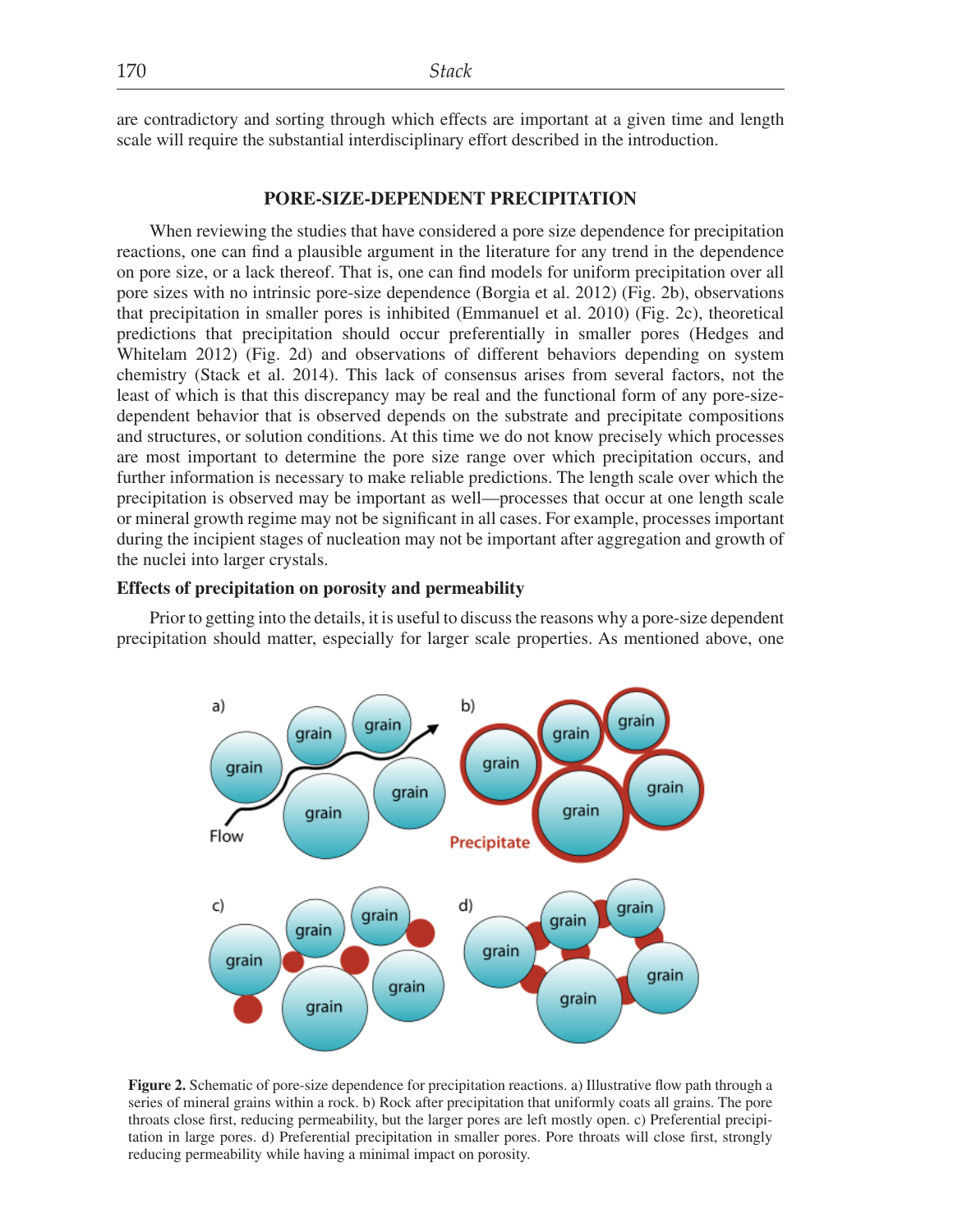area where advanced understanding is necessary is the link between porosity and permeability. If significant precipitation in a porous medium occurs, the effect of the precipitation on the porosity and permeability cannot be neglected. While one can estimate change in porosity based on the amount of precipitated material and its molar volume, the effect of that porosity change has on the permeability and the ultimate extent of reaction will vary depending on how the precipitation affects the flowpaths that dominate the transport of fluids through the medium. This in turn could potentially affect how the much material can be precipitated prior to the reaction becoming limited by the transport of new reactants to the site of precipitation. An example of this behavior is the  $CO<sub>2</sub>$  bubble study above (Cohen and Rothman 2015), where the model indicated that the precipitation reaction was self-limiting because the change in permeability stopped the subsequent dissolution of  $CO<sub>2</sub>$  gas into the aqueous phase (Fig. 1). This is despite the fact that the overall system is still very far from equilibrium.

The textbook method to estimate permeability is to express it as proportional to the square of the grain size, such as observed using glass beads (e.g., Freeze and Cherry 1979):

$$
k = C d^2,\tag{1}
$$

where the permeability,  $k$ , has units of length squared,  $C$  is a fit parameter, and  $d$  is the average grain diameter. (The common units of permeability are in Darcy, where 1 Darcy  $\approx 10^{-8}$  cm<sup>2</sup>). The larger the grain, the larger the pore size, and much larger is the permeability. While this simple expression is interesting to think about, in practice is only useful if mineralogy and other parameters such as grain shape remain more or less constant across samples. For example, an analysis of Gibson-Poole et al. (2008) find over three orders of magnitude variation in permeability for a given porosity for samples from a single formation across a potential  $CO<sub>2</sub>$  storage basin (Fig. 3). Moreover, precipitation reactions may have non-linear effects on permeability: Tartakovsky et al. (2008) found that an impermeable layer of  $CaCO<sub>3</sub>$ could form within a reactor with only a  $5\%$  reduction in porosity (see below). From these studies it is clear that porosity alone cannot be used to predict permeability, therefore one can incorporate additional empirical parameters that affect permeability, such as (Bloch 1991; Zhang et al. 2013):



**Figure 3.** Log permeability as a function of porosity in two different formations across a potential CO<sub>2</sub> sequestration reservoir. Data from Gibson-Poole et al. (2008) for a single rock formation. Trendline is a best fit for log permeability as a function of porosity, dashed lines are the 95% prediction interval. The prediction intervals span more than three orders of magnitude in permeability.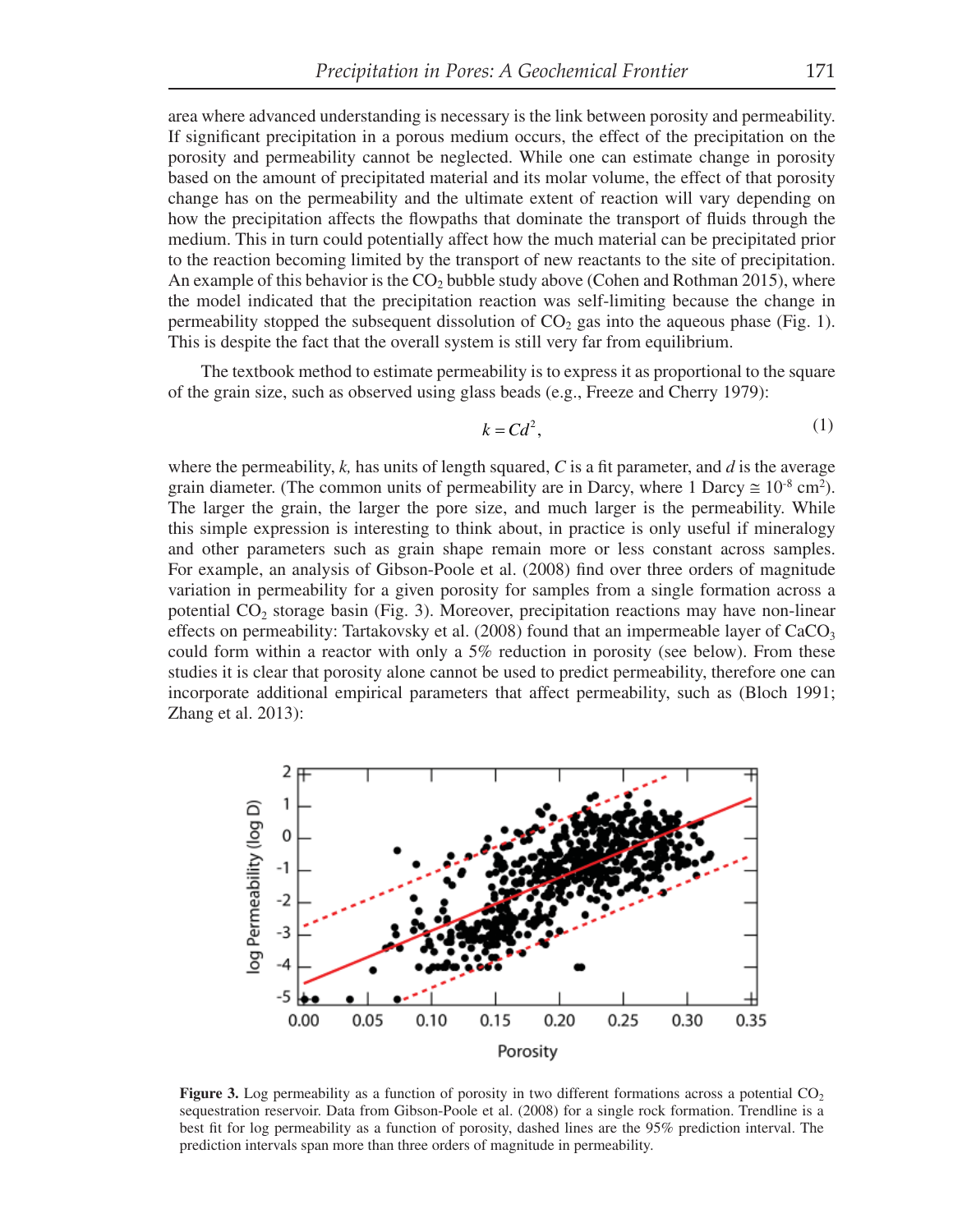$$
\log_{10} k = d + e \times \text{grain size} + \frac{e}{\text{sorting}} + f \times \text{rigid grain content},\tag{2}
$$

where  $a$ – $f$  are fit parameters. Here, the dependence of permeability on grain size is exponential, consistent with observations (Freeze and Cherry 1979; Gibson-Poole et al. 2008).

Extrapolating Equations (1) and (2) to a distribution of pore sizes and assuming that the super-linear dependence of permeability on grain size (and hence pore size) is still valid, we can hypothesize a trend about the potential effects of a pore-size-dependent precipitation. If precipitation were to occur preferentially in the largest pores, it would have disproportionate effects on the permeability, since the largest pores are created by the largest grains and the largest grains will have the largest effect on the overall permeability (Fig. 2c). Contrarily, if precipitation occurs preferentially in the smallest pores, it might have minimal effects on the permeability since overall permeability might be, but this process may occlude pore throats, that is, the distance of closest approach between two mineral grains (Fig. 2d). This would strongly affect permeability. One behavior might be desirable over another in different situations. For example, in a cap-rock intended to restrain a plume of trapped  $CO<sub>2</sub>$ , if precipitation occurs in the largest pores or in fractures larger than the average pore size, a minimal amount of precipitation would be responsible for a self-sealing behavior and a more efficient cap rock. Alternately, if one wanted to precipitate as much material as possible within the available pore space, such as in the reservoir rock for carbon or other contaminant sequestration, one would prefer it if permeability of the rock was maintained until the reaction is completed to avoid a self-limiting behavior. This would allow continued reactant transport to the site of reaction and mixing of various reactants. Thus one would prefer it if precipitation occurred preferentially in the smallest pores and proceed to the larger ones.

 There does not necessarily need to be a pore-size-dependent precipitation to have an effect on the permeability of the medium prior to filling all the pore space. Precipitation reactions in reactive transport simulations have been modeled as uniformly coating the grains in the porous medium. As the precipitation proceeds, the pore throats become filled with precipitate but this leaves the largest pore spaces open (Fig. 2b). When this happens, permeability of the formation can also become reduced because communication and transport of fl uids between pores is no longer possible. This behavior is conceptualized using the "Tubes in Series" theory (Verma and Pruess 1988), where the flow through the rock is approximated as a bundle of capillaries whose diameter is reduced in some portions, restricting the fluid flow. This technique has been used to model precipitation of evaporite minerals due to drying of the ambient fluids in a reservoir rock after  $CO<sub>2</sub>$  is injected. The minerals, principally halite (NaCl), substantially clog permeability of the formation (Borgia et al. 2012).

#### **Observations of precipitation in pores**

While the concept of examining the growth of minerals or other crystals from bulk solution or natural specimens has been around for a long time (see e.g., Stack 2014 for a review of calcium carbonate rates), examining how crystals grow in the middle of a porous medium has been a more difficult proposition to study because, by their nature, it is difficult to discern what is happening in the interior of rocks without irrevocably modifying and/or destroying the integrity of the sample. So until recently, most experiments and analysis of precipitation in pores have been done *ex situ*. See Putnis and Mauthe (2001) for excellent examples of mercury porosimetry analysis of dissolution experiments on precipitated material. Historically, *in situ* information has been obtained by analyzing the compositions of pore fluids (Morse et al. 1985). Sampling a pore fluid is often the only practical method to get information about the processes in the subsurface. As demonstrated in Steefel et al. (2014), the difficulty with this method is that it is inherently inferential. That is, one must infer which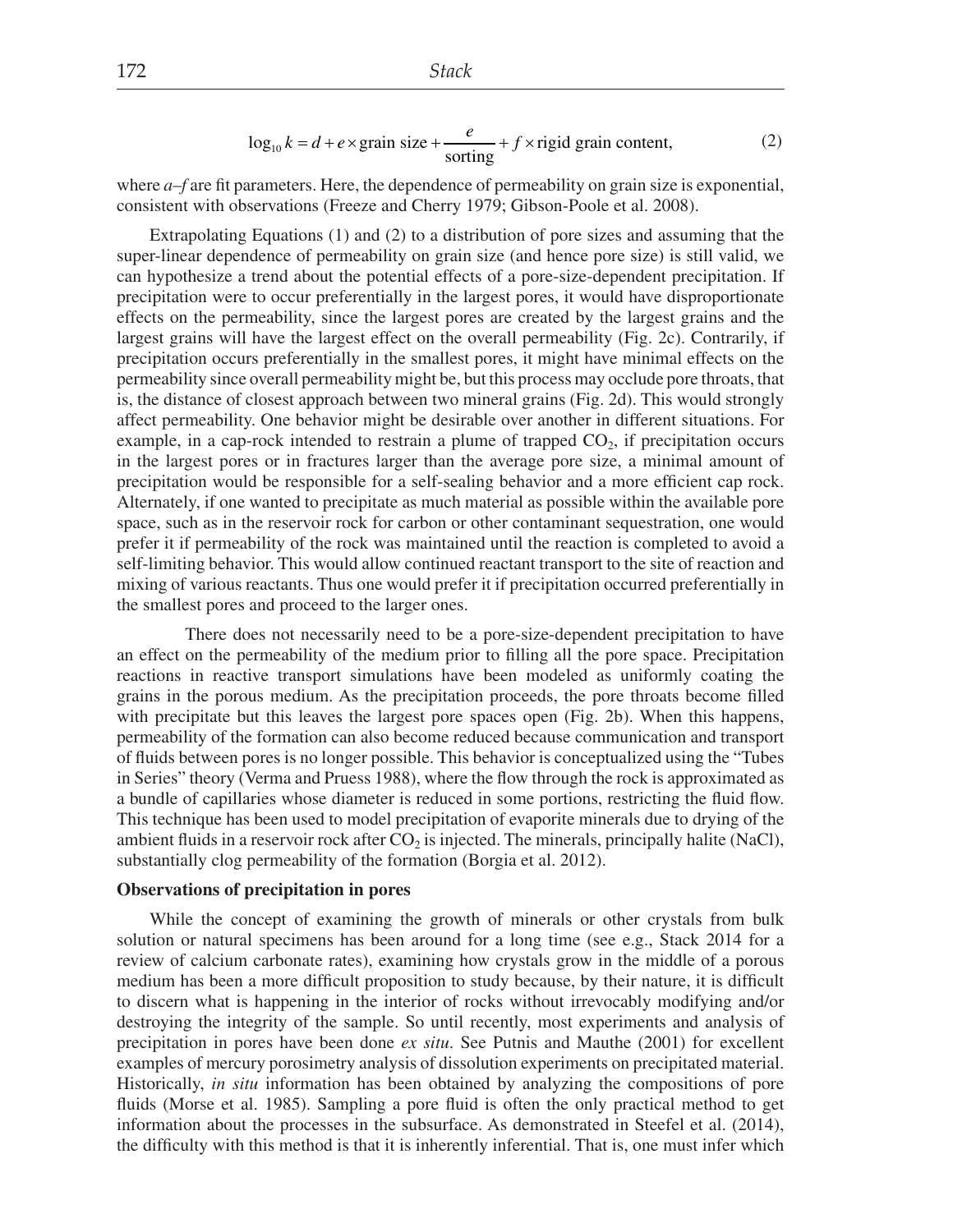minerals are precipitating and where based on their solubilities or perhaps examining how permeability might change with reduction in solution flow rate or increase in pressure. The above-mentioned advances in synthesizing samples, measuring reactivity *in situ* and modeling the outcome have the potential to allow us to observe precipitation directly over the course of an experiment and to link precipitation rates, growth regime and flow rates with porosity and permeability evolution within a sample. It remains to be seen if these advances will lead to an ability to obtain a fine-grained control over precipitation reactions in porous media and contribute to the resolution of the discrepancy between laboratory- and field-based weathering rates.

A further source of difficulty in measuring precipitation in pores is that many observations only cover a limited range of pore sizes, e.g., on thin sections or hand samples, and do not detect the smallest pore sizes. Pores size varies many orders of magnitude and the smallest pore are the interlayer spacings in clays (or their equivalent), which are on the nanometer scale. For example, a smectite clay has a *d*-spacing (or repeat distance) of 1–2 nm depending on how much water is in the interlayer (Bleam 2011). These smallest pores, termed nanopores, may dominate the overall porosity in a rock (Anovitz et al. 2013). Part of the difficulty is the limited range of pore sizes that can be analyzed using the standard tools for analyzing pore-size distributions: gas adsorption and mercury porosimetry. Gas adsorption relies on measurements of a powdered form of the rock sample, destroying the original rock fabric and may introduce a dependence of the pore size measurement on the particle size of the powder used in the experiment (Chen et al. 2015). To reach the smallest pore sizes, interpretation of mercury porosimetry relies on an assumption that the technique does not modify the sample in any way, yet to measure, e.g., a 3.5 nm pore size with this technique requires 400 MPa pressure applied to the sample (Giesche 2006). This is equivalent of burying the rock at 17 km depth using a lithostatic pressure gradient of 23 MPa/km (Bethke 1986). It is clear that compaction of the sample is a real danger in this type of measurement and restricts its typical use to larger pore sizes. Other methods to observe precipitation in pores have included optical microscopy, SEM, and microprobe analysis, but these tools also have a resolution limit of sub-micron or so at best, depending on the instrument and sample.

Previous work on pore-size-dependent precipitation also focused on monitoring the supersaturation necessary prior to nucleate materials in idealized porous media such as silica aerogel (Prieto et al. 1990; Putnis et al. 1995). What they found is there exists a threshold supersaturation that is necessary to achieve prior to the nucleation of materials becoming favorable. This was attributed to a pore-size-dependent solubility (see below), stirring rate, interaction between substrate and precipitate. Classical nucleation theory calls for a critical supersaturation necessary prior to nucleation becoming energetically favorable, but this concept is a distinct modification of the surface energy (Fig. 4) (De Yoreo and Vekilov 2003; experimental evidence of this observed in Godinho and Stack 2015). This concept is supported by some *ex situ* work on sandstone thin sections that has shown naturally formed halite cements have a tendency to occlude larger pores and are not found in smaller ones (Putnis and Mauthe 2001).

A recent Small Angle X-ray Scattering (SAXS) study on a nanoporous amorphous silica showed that nucleation in nanopores may or may not be inhibited, but depends on the surface chemistry between precipitate and substrate (Stack et al. 2014). In this work, we took the approach of measuring precipitation in both native 8-nm nanoporous amorphous silica (Controlled Pore Glass-75, or CPG-75), and CPG modified with a self-assembled monolayer containing an anhydride group, which presumably hydrolyzes in water to form a dicarboxylic acid. The idea was to have the same pore size distribution, but different surface functional groups and different surface reactivity at the substrate-water interface. Aqueous solution supersaturated with respect to calcite  $(CaCO_3)$  was circulated past the CPG, and the small angle X-ray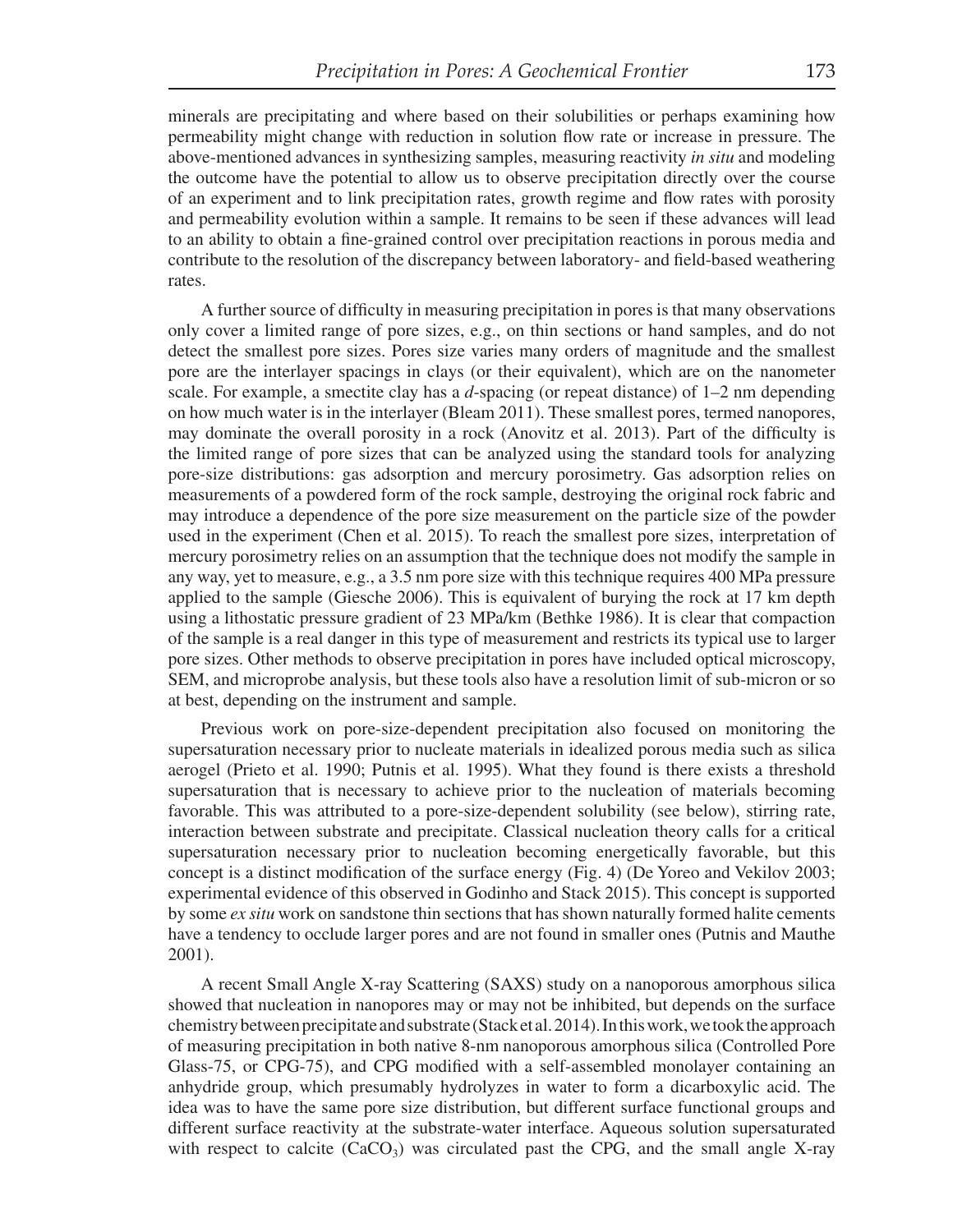

Figure 4. Classical nucleation theory, and potential effects of nanopores. a) For a growing nucleus, there are two energetic terms that determine its stability, a negative term from the bulk phase that grows with the cube of the radius and a positive surface area term that grows with the square of the radius. A nucleus growing in a nanopore will have its surface energy changed by the presence of the nanopore. b) The sum of the two terms in a), which determine the overall stability of the nucleus. The critical radius is determined by the position of the peak. If the presence of a pore increases the surface energy of the nucleus by increasing its interfacial energy, it will create a larger critical radius than in open solution. If a pore lowers the total surface energy, it will facilitate precipitation by creating a smaller critical radius, or alternately a lower supersaturation necessary for growth.

scattering was measured as the reaction proceeded. We found that where native CPG showed precipitation only in the spaces in between CPG grains (i.e., macropores  $\geq 1$  µm diameter), functionalizing the CPG with a polar self-assembled monolayer caused precipitation to occur in both nanopores and macropores (Fig. 5). At the time of publication, the results of this study were thought to suggest that the pore size in which the precipitation preferentially occurred was controlled by the favorability of nucleating the precipitating phase onto the substrate. While this is still a possibility, an alternate, solution-side explanation that relies on surface charge of the substrate is given below that is only briefly touched on in the previous work.

Recent work has shown that small and ultra-small angle neutron and X-ray scattering can be combined with, e.g., traditional SEM-BSE analysis to obtain a measurement of pore sizes that range seven orders of magnitude (Wang et al. 2013). This series of techniques removes one of the issues with the pore size characterization techniques described above in that the sample is not ground to a powder. The X-ray and neutron sampling are non-invasive with respect to the integrity of the sample, although working on thicker samples (e.g., 1 mm thick) tends to create multiple scattering events that are more difficult to interpret. Thus far, these techniques have primarily been used to characterize rock samples *ex situ*. Each set of techniques, Small Angle X-ray/Neutron Scattering (SAXS, SANS), Ultra SAXS/SANS, and SEM-BSE each probe only a couple orders of magnitude of pore size, but overlapping ranges allows one to join the pore size distributions derived from each technique into one master porosity distribution. Because of this requirement, however, it may be difficult to obtain reasonable results *in situ*. Lastly, there are issues with interpreting the data from these methods, such as improper background subtraction can lead to anomalous changes in the apparent porosity distribution, etc.

What has been observed thus far on rock samples the SANS/USANS/BSE-SEM techniques has been mixed. Wang et al. (2013) detected a reduced (relative) contribution to the total porosity from small scale pores in metamorphic rocks that underwent higher degrees of metamorphism. This implies that smaller pores tended to close first during the combustion and other metamorphic processes the rocks underwent over time. Alternately, Anovitz et al. (2015) found that despite being exposed to a solution supersaturated with respect to quartz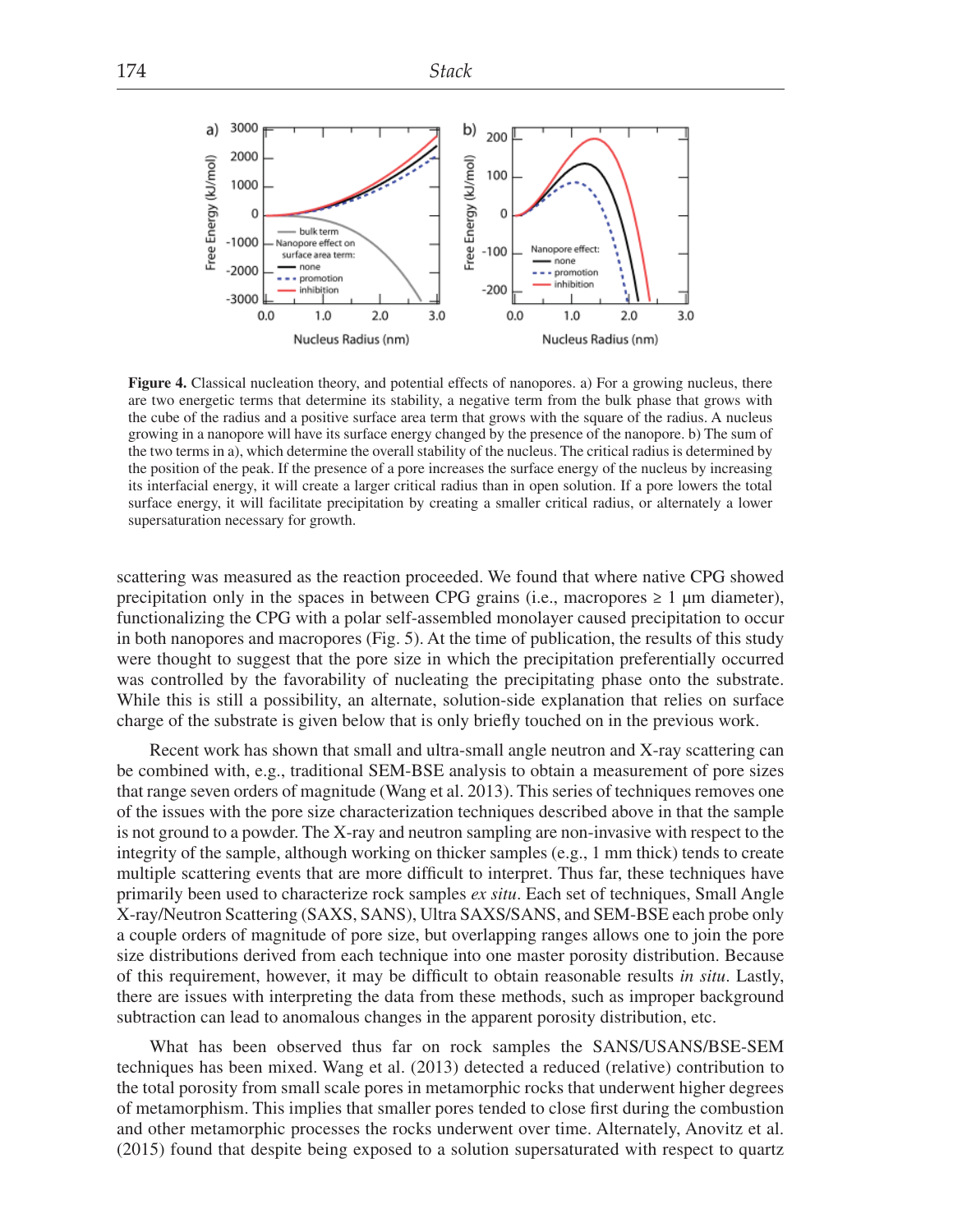

**Figure 5.** Precipitation of calcium carbonate in controlled pore glass (CPG). a) Each CPG grain consists of amorphous silica filled with nanopores  $-7-8$  nm in diameter. b) The pore spaces in between grains form pores tens of micrometers in diameter. c) Small Angle X-ray Scattering (SAXS) intensity as a function of momentum transfer, Q, while a fluid supersaturated with respect to calcite is flowed past the CPG. The scattering shows large changes at small *Q*, indicating precipitation in the larger intergranular spaces. d) When the CPG is functionalized with a self-assembled monolayer (structure shown in inset), the precipitation behavior changes so that both the nanopores and macropores fill with precipitate. [Used by permission of American Chemical Society, from Stack AG, Fernandez-Martinez A, Allard LF, Bañuelos JL, Rother G, Anovitz LM, Cole DR, Waychunas GA (2014) Pore-size-dependent calcium carbonate precipitation controlled by surface chemistry. *Environmental Science & Technology,* Vol. 48, p. 6177–6183]

 $(SiO<sub>2</sub>)$ , silica overgrowths initially dissolved in an arenite sandstone followed by precipitation in larger pores. This is consistent with an inhibition of precipitation in smaller pores and unstable precipitates in smaller pores. It is to be hoped that these techniques can be used for further, well controlled experiments that will systematically probe precipitation reactions in porous media. The source of the difficultly in interpreting the results of these experiments may be because these samples are natural ones in which multiple processes could be occurring at once, or at least that multiple effects could be the origin of the observed results. This ambiguity makes isolating specific processes and quantifying their effects difficult. However, measurements on idealized samples, while easier to interpret, are not as applicable. Ideally, work on idealized samples would then be compared to measurements on natural samples as a validation.

## **ATOMIC-SCALE ORIGINS OF A PORE SIZE DEPENDENCE**

#### **Substrate and precipitate effects**

What kinds of things could happen that would drive a pore-size dependence for precipitation? Initially, one might imagine that the shape of the pore could result in a change in the ability of the substrate to induce nucleation of a precipitate, change the fluid composition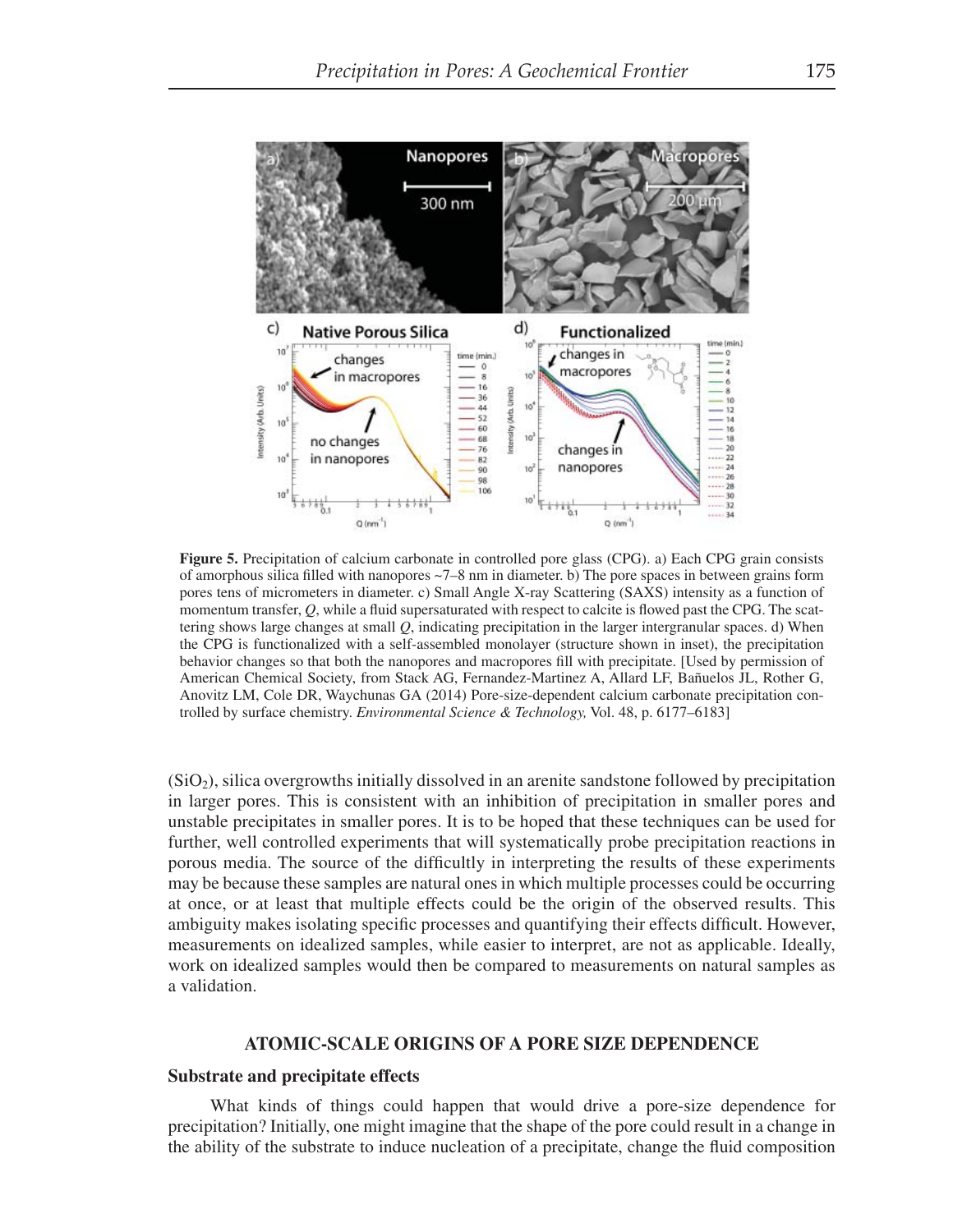inside a pore, changing the fluid's ability to precipitate material and the ability of the fluid to transport reactants to the site of reaction. Many of these effects have their origin at the atomicscale. Here these will be discussed and an estimate of the maximum pore size where any effects could be important will be given.

The reactivity of the substrate could change due to strain induced on the reactive sites on the pore wall due to the presence of the pore. That is, by forcing a curved pore wall, or other shape, the reactive sites at the fluid-substrate interface will be strained and this could change their reactivity, particularly towards dissociatively adsorbed water. This in turn would affect their acidity  $(pK_a)$ , and the surface charge of the substrate would change and the substrate's affinity for dissolved ions that adsorb to nucleate the new phase. There are relatively few direct observations of the acidity of nanopores relative to planar substrates: Fernandez-Martinez (2009) fit the  $pK_a$ 's of the octahedral aluminum surface sites on nanotubular imogolite  $(A_1, SiO_3(OH)_4)$  and found they are one pK<sub>a</sub> unit more acidic than the equivalent sites on macroscopic gibbsite  $(AI(OH<sub>3</sub>)$ . However, Bourg and Steefel (2012) found that the difference in bond lengths on amorphous silica nanopores translated to only a  $0.5$ -1 pK<sub>a</sub> unit difference using classical molecular dynamics simulations. Studies of the charge densities of nanoporous amorphous silica similarly found that silanol functional group densities are within a factor of two of a planar amorphous silica surface. There are 2.5–3 >SiOH groups/nm2 in a nanoporous amorphous silica, Mobil Composition of Matter No. 41 (MCM-41), versus 5–8 sites per /nm<sup>2</sup> in typical amorphous silica (Sahai and Sverjensky 1997; Zhao et al. 1997).

One strategy to understand the limits on possible effects of pore size on reactivity is to examine structural relaxation of near surface layers on bulk mineral phases and use their typical extent as a measure of the distances over which atomic-level strain is typically dissipated. Molecular simulation and X-ray reflectivity  $(XR)$  are the best methods to look at relaxation of a structure at a planar mineral–water interface. These typically show modifications of the average positions of atoms in a few of the top-most monolayers of a crystal surface due to the creation of the interface. For example in the barite {001} surface, in XR experiments (Fenter et al. 2001) and MD simulations (Stack and Rustad 2007), show a bulk-like structure after about three monolayers depth, which is about 1 nanometer (Fenter et al. 2001) (Fig. 6). XR on hematite ( $\alpha$ -Fe<sub>2</sub>O<sub>3</sub>) also shows about three monolayers that relax, or about 0.7 nm (Trainor et al. 2004), and XR/MD on calcite shows about 4 monolayers, or 1.1 nm (Fenter et al. 2013). If we take these measurements as a guide, it suggests that only the very smallest nanopores (less than a few nanometers) should show some change in localized atomic structure due to the presence of the pore and different reactivity. Any larger pores will likely show more or less planar-like reactivity of the substrate. An alternative guide might be taken from measurements on nanoparticles, which might be thought of as nanopores in reverse. Anatase  $(TIO<sub>2</sub>)$  nanoparticles show bulk-like points of zero charge and protonation constants when particle size is larger than 4 nm in diameter, but smaller than that they start to deviate (Ridley et al. 2013).

Regarding other species besides water, Singer et al. (2014) measured sorption of strontium and uranium in a porous amorphous silica (MCM-41) with pore sizes of 4.7 nm. They found that the presence of the nanopores lead to the uranium and strontium desorption to be recalcitrant relative to bulk silica, i.e., it took a stronger solvent to labilize the uranium ions, but sorption occurred with a lower total adsorption density than the corresponding bulk phases. This was argued to be consistent with results from uranium contaminated-sediments containing a larger fraction of nanopores (Bond et al. 2008). However, as was discussed in the publication, it was not demonstrated that this is due to the reactivity of the pores themselves, but the possibility that the change in reactivity could be due to diffusion of the ions into pores themselves. This demonstrates a pervasive problem in understanding reactivity in pores: how does one separate transport from reactivity effects? In the Stack et al. (2014) study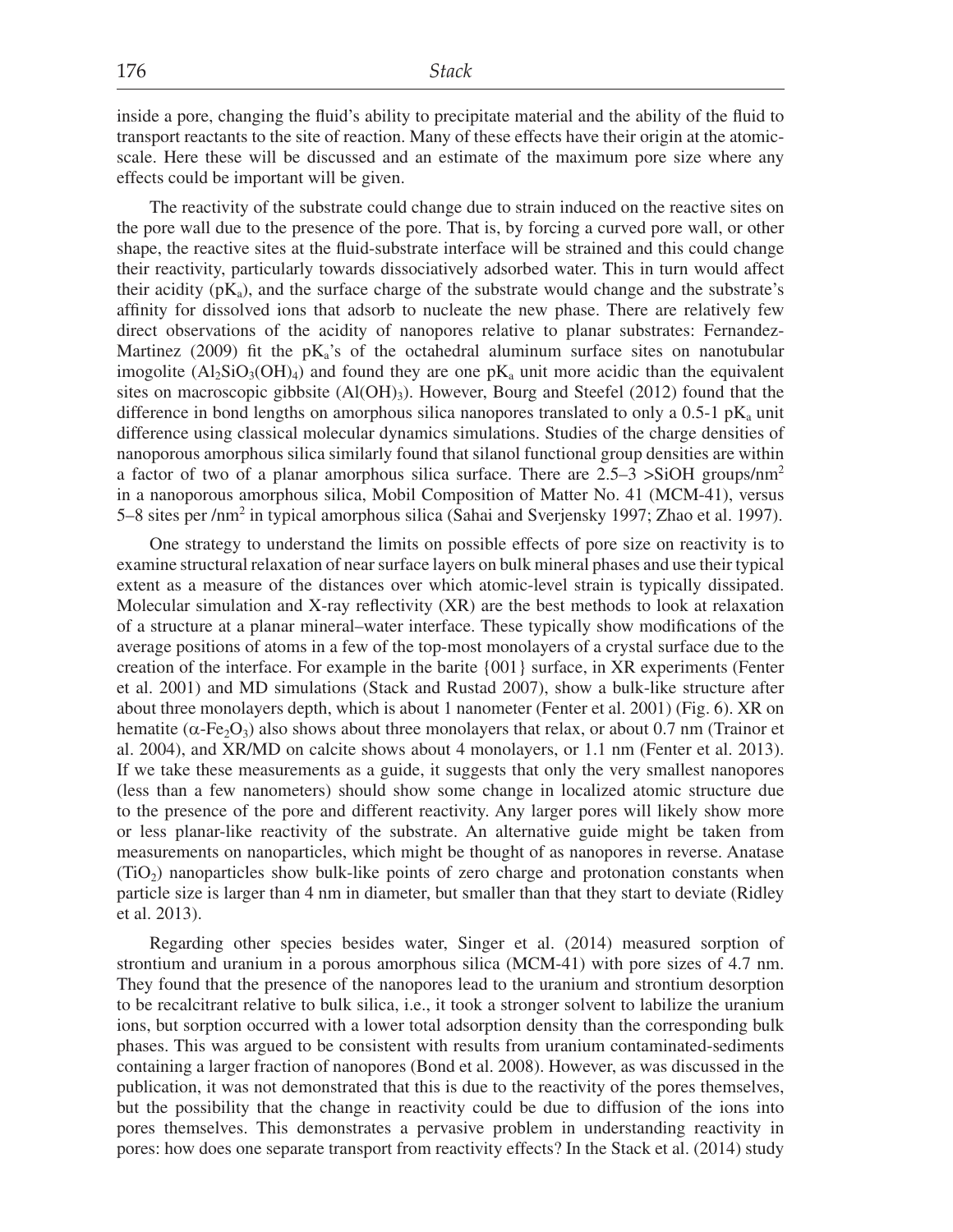

**Figure 6.** Atomic-scale electron density as a function of distance from a barite  $\{001\}$  mineral–water interface. Barite (negative numbers in *x*-axis) shows surface relaxation on the order of three monolayers. Water (positive numbers in *x*-axis) shows one or more ordered water peaks. Black line is X-ray Reflectivity (from Fenter et al., 2001), dashed line is from Molecular Dynamics (Stack and Rustad 2007). A 5% lattice mismatch has been corrected in the MD data. MD data has been broadened and weighted to atomic number courtesy of Sang Soo Lee (see acknowledgements).

described above, it was observed that neutron scattering originating from the nanopores in the native CPG responded to a solution change as rapidly as new scattering patterns could be measured  $(\sim 20 \text{ min})$ . This was thought to suggest that transport, at least of water, is relatively facile into the nanopores themselves. Additionally, CPG may contain differing reactivity from MCM-41. This is evidenced by SAXS measurements of MCM-41 and another nanoporous amorphous silica (SBA-15) that show dissolution and re-precipitation of silica in water at 60 ºC (Gouze et al. 2014), whereas we have not observed this with CPG (at least, at room temperature and pH ~8.5; Stack et al. 2014).

In order to conceptualize some of how the presence of nanopores can affect precipitation reactions, it is useful to review some of classical nucleation theory (De Yoreo and Vekilov 2003). The free energy of a precipitating phase  $(\Delta G)$  is the sum of two terms (De Yoreo and Vekilov 2003):

$$
\Delta G = \Delta G_{\text{bulk}} + \Delta G_{\text{surface}},\tag{3}
$$

where  $\Delta G_{\text{bulk}}$  is the contribution from the bulk volume of precipitated material and  $\Delta G_{\text{surface}}$ is the contribution from the interfacial energy. For a heterogeneous nucleus, the free energy conserved for a given radius is:

$$
\Delta G_{\text{bulk}} = -\frac{2\pi r^3 (2.303 \text{kg} \cdot T \cdot SI)}{3V_m},\tag{4}
$$

where  $r$  is the radius of the nucleus,  $k_B$  is Boltzmann's constant,  $T$  is temperature,  $SI$  is saturation index, and  $V_m$  is the molar volume (in m<sup>3</sup>/mol). Saturation index is defined as the log of the activities of the constituent ions of the mineral divided by the solubility product. For calcite this is  $SI = \log(a_{\text{Ca}}a_{\text{CO}_3}/K_{\text{sp}})$ . In Figure 4a, this term is calculated for  $SI = 0.76$  and molar volume of calcite  $(3.69 \times 10^{-5} \text{ m}^3/\text{mol})$ . For heterogeneous nucleation, the surface energy term is (Fig. 4a):

$$
\Delta G_{\text{surface}} = \pi r^2 (2\gamma_{\text{lc}} + \gamma_{\text{sc}} - \gamma_{\text{ls}}),\tag{5}
$$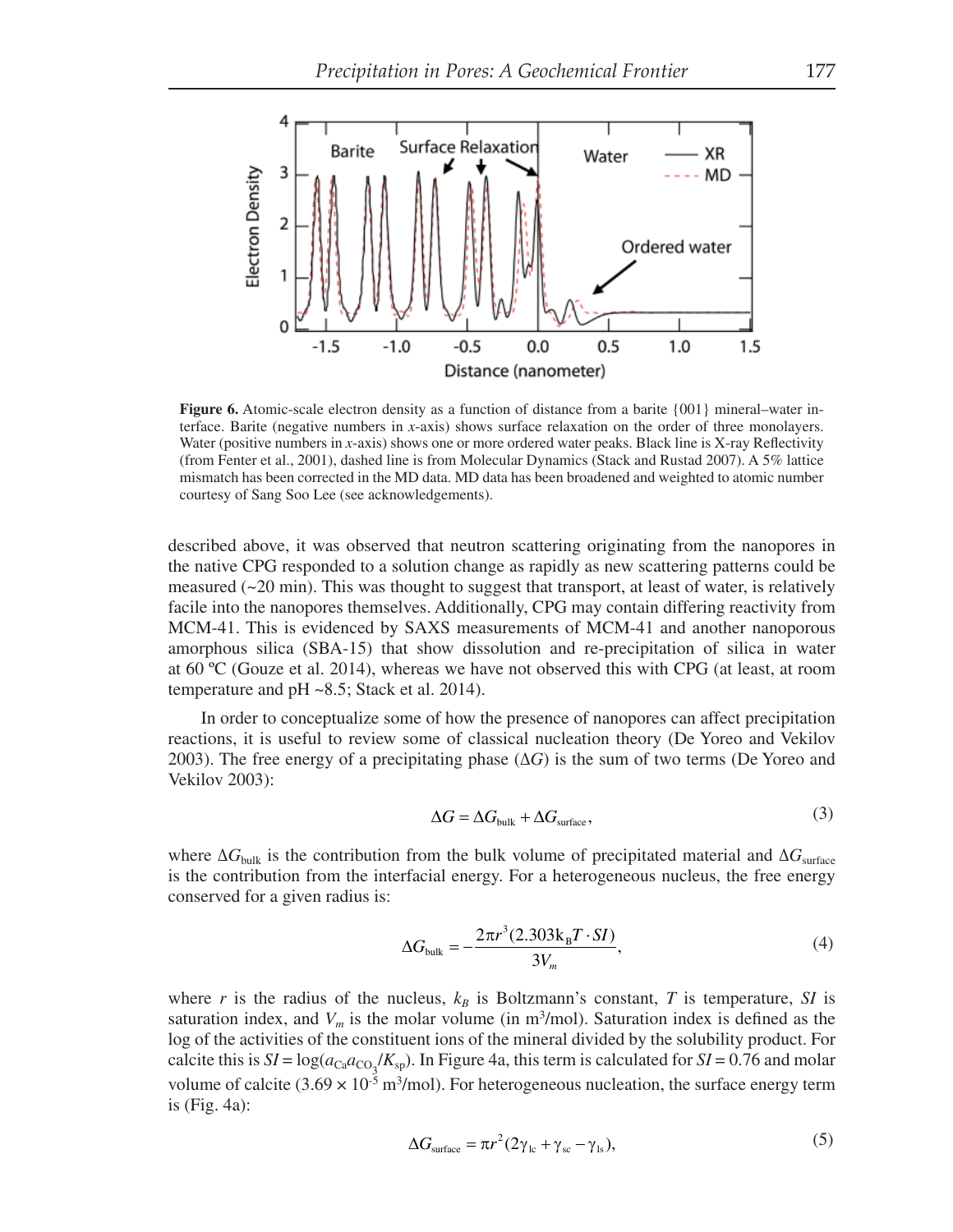where  $\gamma_{lc}$  is the interfacial energy between the precipitating crystal and the surrounding liquid,  $\gamma_{sc}$  is the energy between the substrate and the crystal, and  $\gamma_{ls}$  is that between the substrate and the liquid. The sum of these terms will be referred to as the apparent interfacial energy,  $\gamma'$ . In Figure 4a, this term is calculate using an apparent interfacial energy for calcite of  $\gamma' = 0.036$  J/m<sup>2</sup> (Fernandez-Martinez et al. 2013). If a nanopore changes any of the terms in Equations (4) and (5), it would change how favorable nucleation is, and especially what the critical radius of the nucleus is, that is, the minimum size at which subsequent growth of the nucleus is energetically favorable (Fig. 4b). If the precipitate itself is the same as what would form on a planar substrate,  $\Delta G_{bulk}$  would not change. Within  $\Delta G_{surface}$ , the interfacial energy between the substrate and liquid might change due to reactivity with respect to water or surface charge changes such as described above. The energy interfacial energy between the substrate and crystal might also change for the same reasons. These effects will in turn affect the critical nucleus size, or alternately, require a different saturation index to create a stable precipitated nucleus (adjusting *SI* in Equation (4) will change critical radius size as well).

An additional possibility is that the close proximity of surface sites could enhance nucleation within a nanopore, even if reactivity of the surface sites is the same. Hedges and Whitelam (2012) ran a series of Ising model simulations to examine how pore geometry can affect nucleation rate. They found that pores of a specific size and shape could lower the free energy barrier to nucleation. This result is rationalized by the following train of logic: When the free energy of the interface between the precipitating phase and the substrate is lower than the free energy between the precipitating phase and the solution, heterogeneous nucleation onto the substrate will occur at a lower supersaturation than precipitation directly from solution. In this scenario, the precipitate nuclei will minimize the amount of surface area contacting solution and maximize the surface area contacting the substrate. If one were to think about this phenomenon in terms of pore size and shape, a particular size and geometry will minimize the amount of precipitate nuclei–solution interface (Fig. 4). For this phenomena to be an accurate description of what is occurring in pores, the size of the nuclei where significant savings in interfacial energy could be achieved will be similar to the size of the critical radius of the nuclei. This is something like a few nanometers or so (see below; Stack et al. 2014), that is, the pore must be a nanopore. Some evidence of this phenomenon has come from monitoring precipitation on planar substrates, where nuclei can be shown to form preferentially on steps on a surface (Stack et al. 2004), which might be thought of as sharing the structural characteristics of the nanopores as conceived of by Hedges and Whitelam (2012). To the contrary, nucleation in the controlled pore glass described above shows inhibited precipitation in nanopores in the native CPG but simultaneous precipitation in nanopores and macropores in the SAM-functionalized CPG. Note that this thought process is only valid when if interfacial energy is limiting the rate of nucleation. If the interfacial energy is a secondary effect because the kinetically viable pathways for precipitation are limited, the geometry of the nanopores may have no effect on nucleation. That is, despite that a reaction may be thermodynamically favorable, if there is no readily available reaction mechanism for that to happen, or if a competing reaction proceeds more rapidly than the most favorable one, it is likely the reaction will proceed to a metastable state rather than equilibrium.

 There is an alternate interpretation of the effects of pore size on surface energy. The argument runs that since the presence of the pore artificially limits the size of the nuclei that precipitate inside of them, it increases the proportion of the surface energy relative to the total energy. This is well known from the classical nucleation theory described above, where a critical radius is defined as the radius in which the energy conserved by creating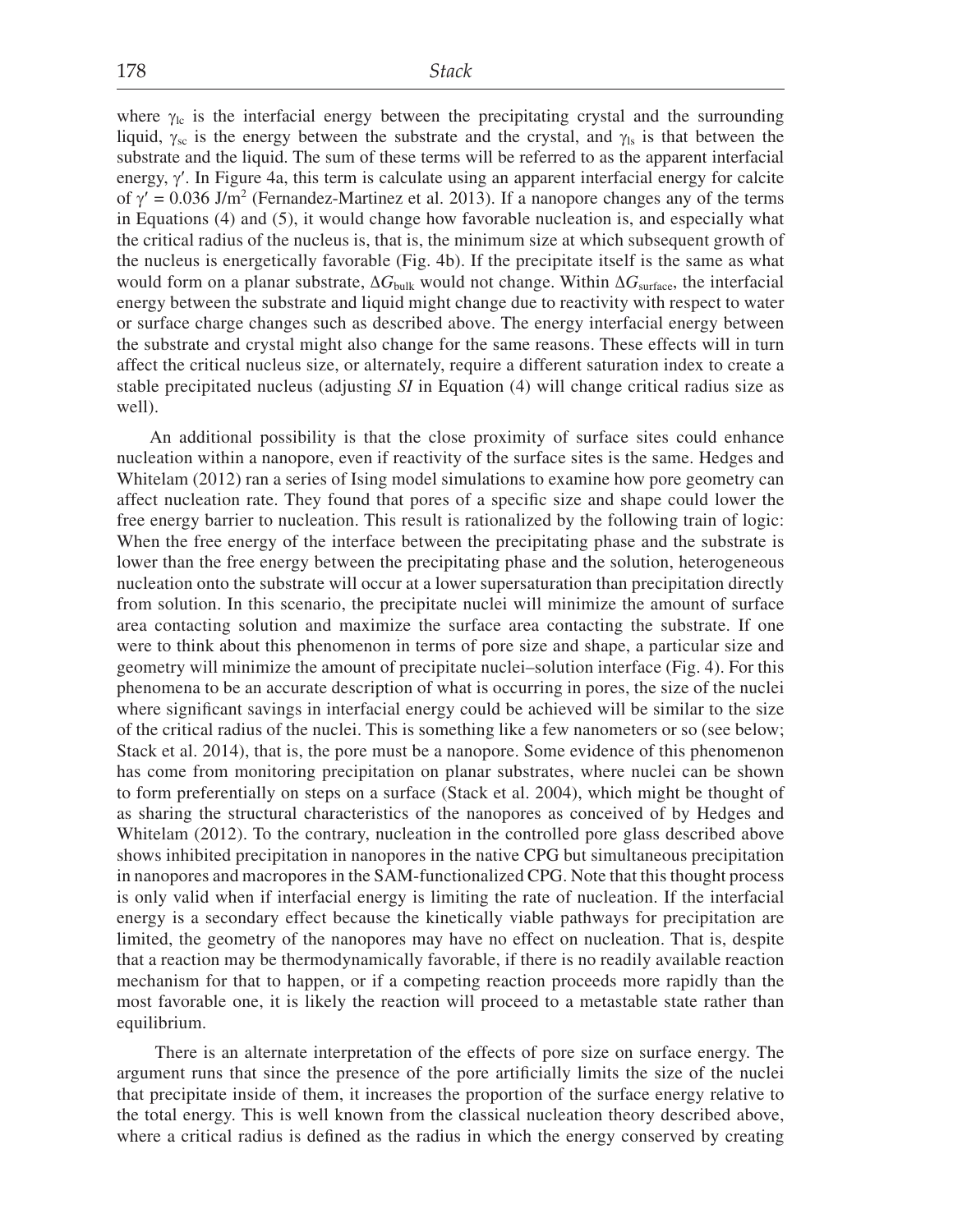the volume of the precipitated material is balanced by the energy penalty for creating the surface area of the nuclei-solution interface (Fig. 4b). Thus a smaller nuclei has a greater surface energy and is less stable (according to the theory). If the precipitation occurs, e.g., in a nanopore, the net effect is to increase the apparent solubility of a precipitate of restricted size. Thus, a higher saturation state is required to induce heterogeneous precipitation in the pore than would otherwise be required. This model is called the Pore Controlled Solubility (PCS) model. In its Equation form, it is:

$$
S_d = S_0 \exp\left\{\frac{2V_m \gamma}{RTr}\right\},\tag{6}
$$

where  $S_d$  is the effective saturation state of the fluid inside a pore with respect to a mineral phase,  $S_0$  is the intrinsic saturation state in bulk fluid,  $V_m$  is the molar volume of the material (m<sup>3</sup>/mol),  $\gamma$  is the interfacial energy of the precipitating phase (J/m<sup>2</sup>), R is the ideal gas constant (J/mol/K), *T* is temperature (K) and *r* is the radius of the pore (m). The evidence of this effect has been noted in silica aerogel (pore sizes of 100–400 nm) where increased saturation index is required above that normally necessary to nucleate barite (Prieto et al. 1990; Putnis et al. 1995). This effect has also been observed in halite (NaCl) cements in sandstones (Putnis and Mauthe 2001) and in porosity distributions of quartzcemented sandstone in proximity to a styolite (Emmanuel et al. 2010). In these studies at the micrometer scale, it was found the cements had filled more of the larger pores than the smaller pores, and Putnis and Mauthe (2001) found that the halite was preferentially leached from larger pores. In contrast, Stack et al. (2014) showed that the critical radius of a calcite grain is 1.5 nm using  $V_m = 3.69 \times 10^5 \text{ m}^3/\text{mol}$ ;  $\gamma_{sl} = 0.094 \text{ J/m}^2$  (Stumm and Morgan 1996) using Equation (6) in their system, smaller than the nanopores in the CPG. To put this into perspective, the critical diameter of the nanopore is equivalent to about twice the interlayer of a swelling clay—that is to say, the nuclei in all but the smallest nanopores should be larger than the critical radius of the calcium carbonate. For a pore that is e.g., 8 nm in diameter, the solubility should be increased by a factor of 2.1. This corresponds to a saturation index of 0.3 necessary to make these nuclei stable, which is a minor effect given that  $SI = 0$  is equilibrium).

The PCS model of Emmanuel and coworkers and the Ising model of Hedges and Whitelam are directly contradictory. The Ising model says that interfacial energy is reduced in a nanopore, promoting nucleation, whereas PCS says interfacial energy is increased in nanopores, inhibiting nucleation (Fig. 4b). The latter has significant empirical findings that correlate with it, but some of that work is in much larger, micrometer-sized pores, which are in regimes larger than what might be expected for these types of effects. Our work in nanopores has supported the PCS concept in the native CPG grains, but that nucleation can occur in nanopores (Stack et al. 2014). This was thought to occur by lowering the interfacial energy between the substrate and precipitate by introducing a SAM, something not accounted for in the PCS model.

Nucleation density of the precipitate on the substrate may also be important. Using neutron diffraction, Swainson and Schulson (2008) found that ice nucleation in diatomite and chalk was inhibited and proceeded by a small number of nuclei that grew to fill neighboring pores. If nucleation density is low, one might expect what appeared to be a preference for precipitation in large pores, since these pores would contain the largest precipitates. A high nucleation density would appear more like a uniform coating of the substrate.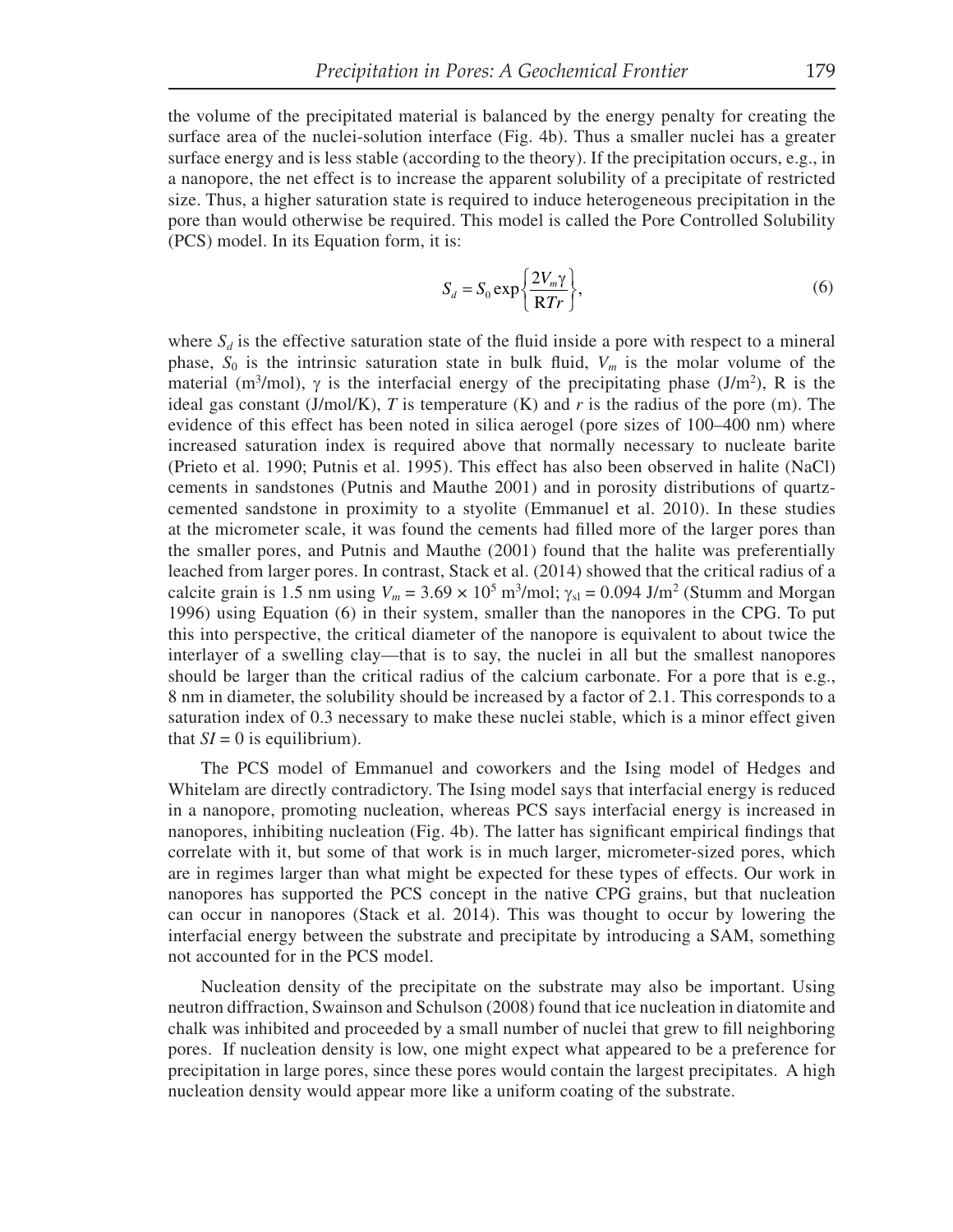## **EFFECTS IN SOLUTION**

In all of these studies, there are questions about the role of the composition of fluids. That is, one cannot rule out that the nanopores affect the near surface solution composition and affect the outcome of the precipitation reactions. We know that the presence of pores can induce changes in the structure and ion composition. How large are these effects? To get an idea, we will first examine the classical model of a charged mineral–water interface, a Gouy–Chapman diffuse layer, often coupled to a stern layer that includes discrete dissolved species. These are reviewed extensively in a previous volume of *Reviews in Mineralogy and Geochemistry* (Davis and Kent 1990; Parks 1990). Briefly, the concept is that the presence of the interface creates dissatisfied bonding environments for surface atoms, which leads dissociation of water as it adsorbs onto mineral surface sites whose charge creates an electrical potential that is attracts ions of opposite charge to adsorb onto the mineral surfaces themselves. Ions also collect in an area the electric double layer which extends into the solution until the electrical potential is negated. The extent to which the surface potential decays into the solution diffuse layer is approximately described as:

$$
\psi = \psi_0 \exp(-\kappa d) \tag{7}
$$

where  $\psi$  is the potential at some distance, *d*, from the surface,  $\psi_0$  is the potential at the surface (or Stern or beta layers if using a two or three layer model), and  $\kappa$  is the Debye parameter:

$$
\kappa = \left(\frac{2F^2 I \times 10^3}{\epsilon \epsilon_0 RT}\right) = 3.29 \times 10^9 \sqrt{I} \quad (m^{-1})
$$
 (8)

where F is the Faraday constant  $(96,485 \text{ C/mol})$ , *I* is the ionic strength (in mol/L),  $\varepsilon$  is the dielectric constant of water (78.4 at 298 K),  $\varepsilon_0$  is the permittivity of a vacuum (8.854  $\times$  10<sup>-12</sup> C<sup>2</sup>/N/m<sup>2</sup>), R is the ideal gas constant (8.314 J/mol/K) and *T* is temperature (298 K). We can use the reciprocal of the Debye parameter as an estimate for where the overlap between diffuse layers becomes significant. This "Debye length" is 0.96 nm in solutions with  $I = 0.1$  M electrolyte concentration, 3.1 nm for 0.01 M, and 9.6 nm for 0.001 M electrolyte concentrations (Fig. 7a). In pure water  $(I = 10^{-7} M)$ , the Debye length is 960 nm. One might expect to observe significant changes in the concentrations of ions when the pore size is decreased sufficiently such that the diffuse layers on either side of the pore start to overlap. If we take the size of the area of significant interaction as roughly twice the Debye length, the pore size ranges from 2 nm up to nearly 2  $\mu$ m in pure water depending on ionic strength. In concentrated solutions, the size of the pores where one would expect to observe electrolyte effects is quite small, basically the lower limit on the size of a nanopore. In the extreme case of dilute water however, this theory predicts that the pore sizes where electric double layer effects would be seen could be substantial. In natural systems pure water is not reasonably expected to be observed, but in experiments researchers will sometimes minimize the ionic strength since the composition and concentration of the electrolyte affects mineral precipitation reaction mechanisms and rates (e.g., Ruiz-Agudo et al. 2011; Kubicki et al. 2012; Bracco et al. 2013).

 Within the electric double layer, one would see elevated concentrations of the ions that are oppositely charged to the mineral surface and lower concentrations of the ions that are of the same charge. For example, at pH 7 in 0.1 M NaCl, amorphous silica is negatively charged (Sahai and Sverjensky 1997; Sverjensky 2006), so one would expect an excess of sodium cations and decreased amounts of chloride. This is significant in that differences in the reactivity of precipitation rates have been observed, depending on the cation-to-anion ratio of the solution. For example, with calcium carbonate, the calcium-to-carbonate ratio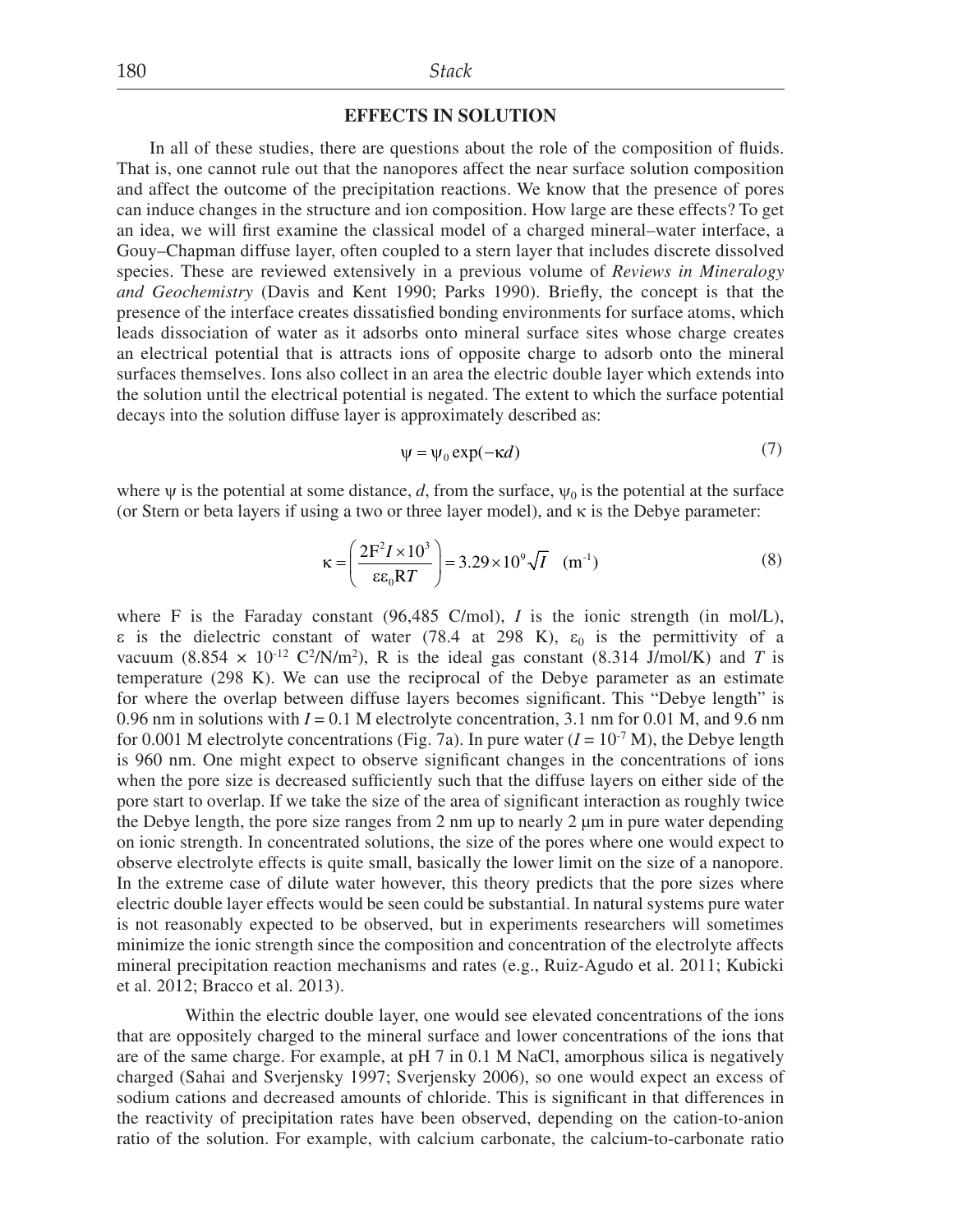affects whether growth is observed at all (Stack and Grantham 2010), as well as whether growth proceeds through homogeneous nucleation directly from solution, or growth by preexisting seed crystals (De Yoreo and Vekilov 2003; Gebrehiwet et al. 2012; Stack 2014). How elevated/depleted could concentrations be inside a nanopore? Using the electric double layer formulation again to examine concentration of dissolved electrolyte:

$$
c_{+} = c_{\infty} \exp\left(\frac{-zF\psi}{RT}\right) \ c_{-} = c_{\infty} \exp\left(\frac{zF\psi}{RT}\right) \tag{9}
$$

where  $c_+$  and  $c_-$  are the concentrations of cations  $(c_+)$  and anions  $(c_-)$  within the electric double layer, *c∞* is the concentration of that ion in bulk solution, *z* is the charge on the ion, and all the other symbols are defined above. Using this, we can say that if the surface potential is -50 mV and a monovalent cation concentration is 0.01 M, then the concentration of the cation at the surface is nearly 7 $\times$  the bulk concentration ( $c_{+}/c_{\infty}$ ). This is substantial enough to make a large difference in if precipitation occurs or not (Fig. 7). This may not be valid however, since the diffuse layer model breaks down very close to the interface (see below). If the calculation is done at some distance from the mineral–fluid interface, e.g., at the Debye length (3.1 nm; Eqn. 5), the potential is -18 mV (Eqn. 4) and a diffuse layer concentration is therefore  $2x$  the bulk concentration (Eqn. 6). This is much less significant and will not affect rates nearly as strongly, but the cation-to-anion ratio will still change by a factor of four.



**Figure 7.** Electric double layer (EDL) effects within a pore. a) Debye length, or double-layer thickness, as a function of ionic strength. Dashed lines are the example used to examine the data in Figure 5. b) Electrical potential decaying into solution for the ionic strength highlighed in a. c) Change in concentrations of calcium and carbonate (left axis) due to EDL as a function of distance from the pore wall. The right axis shows the aqueous calcium-to-carbonate ratio, which reaches extreme values closer to the pore wall as small radii.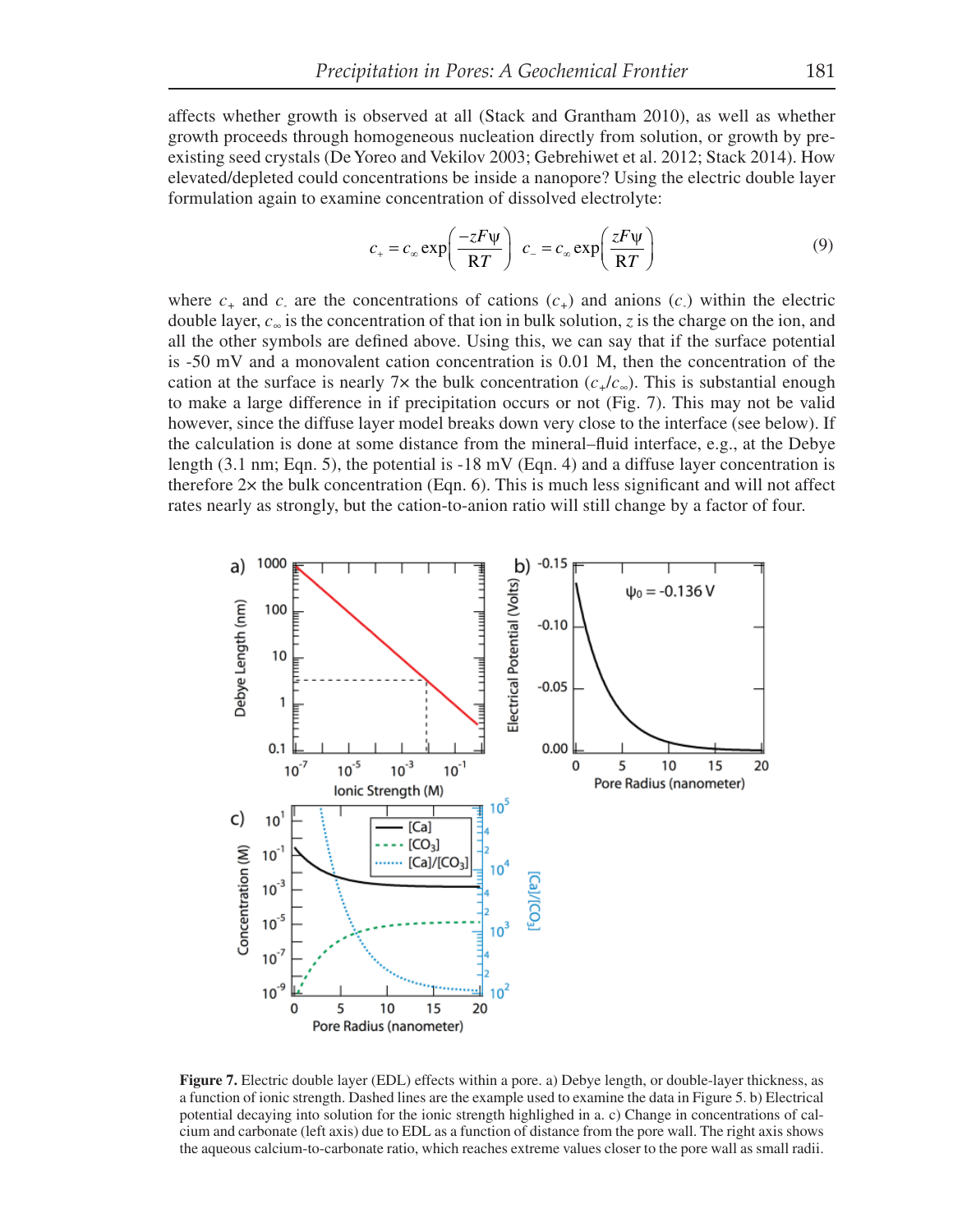As a real world example of how the electric double layer may affect the concentrations of ions in nanopores, it can be applied to explain, perhaps, the results of Figure 5. Specifically, Stack and Grantham (2010) and Gebrehiwet et al. (2012) have shown that calcite growth rate depends in part on the calcium-to-carbonate ratio, so if the CPG in Stack et al. (2014) had significant surface charge, it could affect not just rate of precipitation, but even if it occurs or not. The ionic strength of the solution used in the experiments in Figure 5 was  $8.2 \times 10^{-3}$  M, whose constituent ions consist of chloride, calcium, sodium, carbonate and bicarbonate. Using Equation (8), the Debye length would be 3.3 nm, so we would expect a pore size dependence at 6.6-nm pore diameter (Fig. 7a), which is close to the fitted size of the pores, 6.9 nm. We would therefore expect that the nanopores would contain significant double layer effects that change the concentration of ions within the pores. The pH of the solution used is ~8.4, which would correspond a surface potential of -136 mV using a Stern–Graham model for silica that includes specific adsorption of calcium ions to surface sites (Sverjensky 2006). We therefore might expect substantial excess calcium adsorbed in the pore walls and within the pores and depleted carbonate and bicarbonate in those same areas. Using Equation (9) and a surface potential of -136 mV for amorphous silica leads to  $6.5 \times$  aqueous calcium concentration and  $0.024 \times$  carbonate concentration in the center of the pore. This creates an aqueous calcium-to-carbonate ratio at the center of the pore of 29,000 (using a 6.9-nm diameter pore), whereas in the bulk solution it is 107 (Fig. 7c). It is therefore conceivable that such a high calcium-to-carbonate ratio suppresses nucleation (Fig. 8). One caution is that Gebrehiwet et al. (2012) saw enhanced nucleation at calcium-to-carbonate ratios near 300, but Stack and Grantham (2010) saw reduced growth rates of single crystals at high calcium-to-carbonate ratios. The trend observed in Figure 5 is not consistent with increased nucleation rate, but it is conceivable that at such a high calcium-to-carbonate ratio, particularly close to the pore wall where the calcium-to-carbonate ratio would be expected to be more extreme than even in the center of the pore. In this scenario, the reason as to why the self assembled monolayer enhanced nucleation is that it modified the surface so it



**Figure 8.** Variation of growth rate of calcite with aqueous calcium-to-carbonate ratio. The peak rate occurs at some ratio slightly greater than one, but decreases substantially at ratios far from that. [Used by permission of John Wiley & Sons, from Stack AG (2014) Next-generation models of carbonate mineral growth and dissolution. *Greenhouse Gas Science & Technology,* Vol 4, p. 278–288]"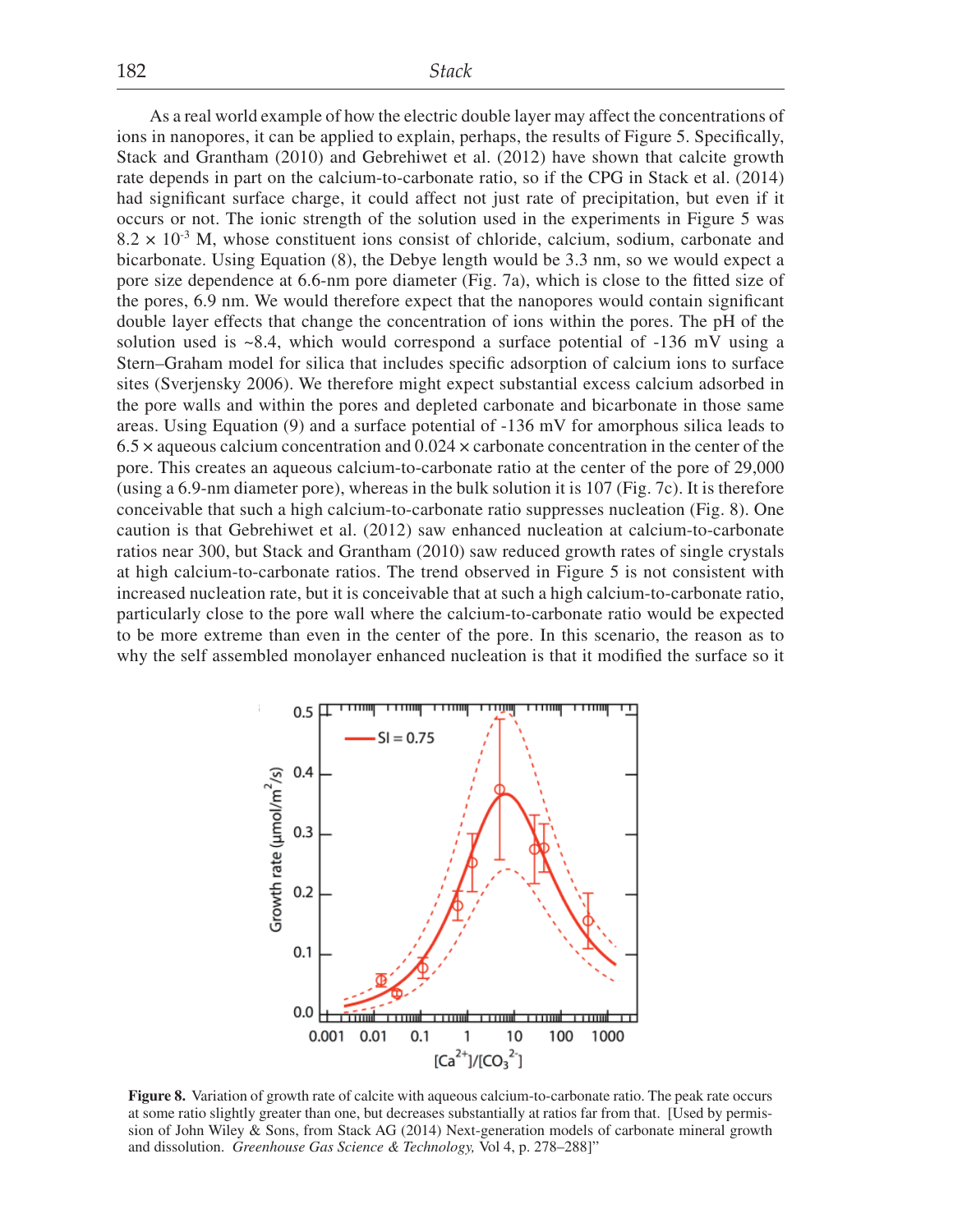contained a smaller surface charge than the native silica, or perhaps had not yet hydrolyzed to form a dicarboxylic acid (while surface charges were not measured in those experiments, the functionalized CPG was observed to clump more readily than the original material, suggesting that there may have been difference in surface charge). A smaller surface charge might allow the nanopore solution composition to reflect that of the bulk solution and create an environment more favorable for nucleation.

One persistent doubt that remains is the physical plausibility of the electric double layer concept at the atomic scale. It is well known that the diffuse layer model alone overestimates concentrations at high concentrations, a failing which can be corrected by use of one or more Stern–Graham layers that accounts for adsorption of ions into planes of fixed height and capacitance (e.g., Davis and Kent 1990). However, recent evidence has suggested that the capacitance and thickness of a Stern–Graham layer are not necessarily constants, but vary with solution composition (Pařez and Předota 2012) and especially close to an interface (Pařez et al. 2014). A more difficult problem is that direct measurements of mineral–water interface structure using X-ray Reflectivity  $(XR)$  and Resonant Anomalous X-ray Reflectivity (RAXR) (Lee et al. 2010; Fenter and Lee 2014) have not shown increased concentrations of ions more than  $\sim$ 3 nm from an interface (Fig. 9). Distributions of ions that it does show tend to be localized in inner-sphere, outer-sphere or extended outer-sphere complexes and not a smoothly decaying concentration gradient as expected from the diffuse layer concept in



**Figure 9.** Average heights of distributions of ions adsorbed to a muscovite mica surface, measured using Resonant Anomalous X-ray Reflectivity. IS is inner-sphere,  $OS_{ads}$  is outer-sphere and  $OS_{ext}$  is an extended out-sphere complex. [Used by permission of the American Chemical Society, from Lee SS, Fenter P, Park C, Sturchio NC, Nagy NL (2010) Hydrated cation speciation at the muscovite (001)-water interface. *Langmuir,* Vol. 26, p. 16647–16651]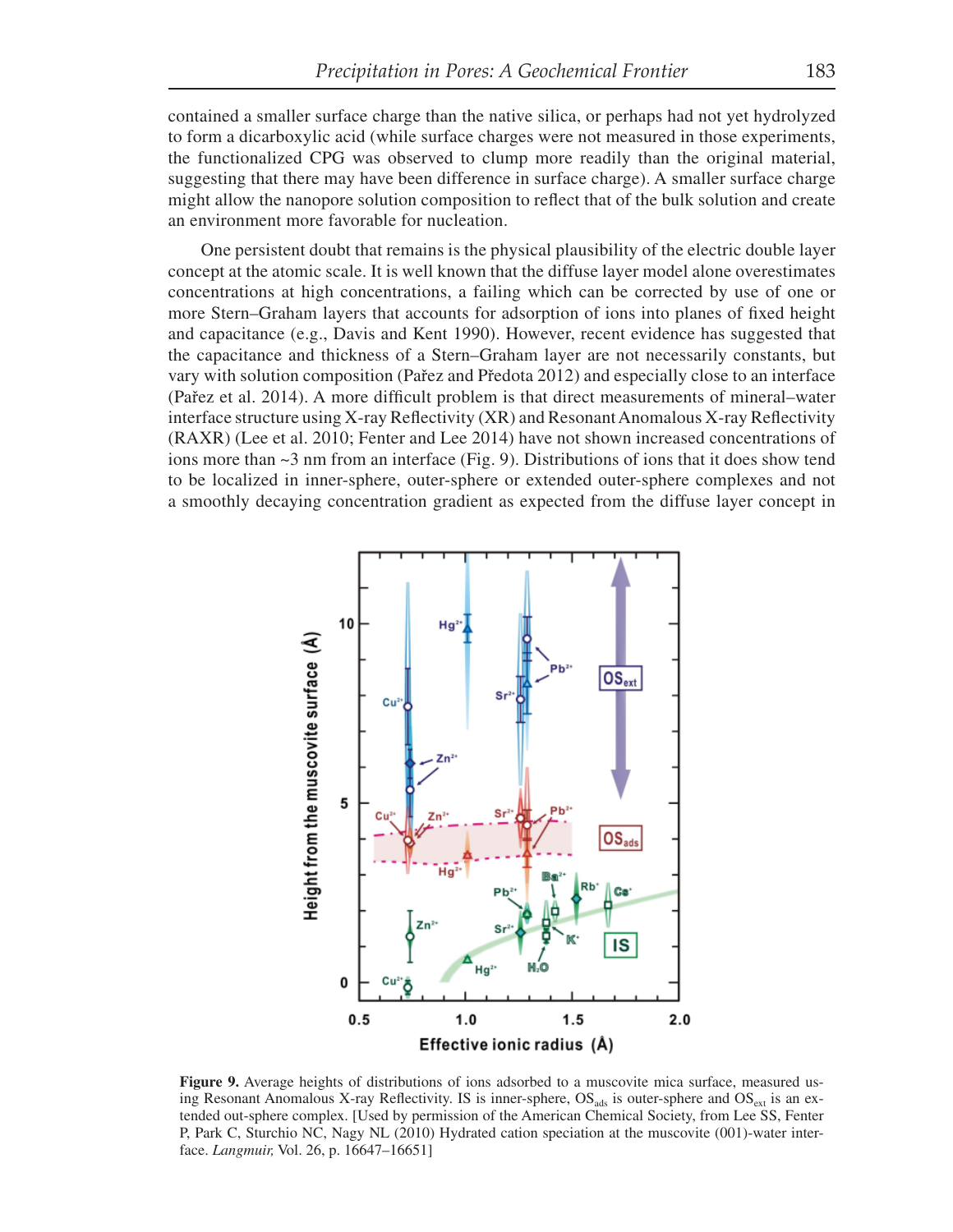Equation (7). This discrepancy may arise from a couple of possibilities, such as the detection limit of ions using the XR and RAXR techniques, and the fact that a fitted adsorption profile is not necessarily a unique fit to the scattering data. There is some recent evidence from molecular dynamics simulations that the assumption of a dielectric "constant" breaks down at the molecular level for a charged interface and that the effective dielectric constant can oscillate wildly depending on local water ordering and that this strongly affects decay of electrical potential into solution (Pařez et al. 2014). Typically in MD simulations ordered water is also observed less than one nanometer from the surface (Fig. 6) (Stack and Rustad 2007; Bourg and Sposito 2011; Fenter et al. 2013). This is consistent with the XR, although these two techniques are seldom in perfect agreement, likely stemming from the uncertainty in the MD models in addition to those of the XR. If one uses these more recent observations as a limit to what sized pores interfacial regions would start to overlap, the answer is much smaller than using the classical electric double layer.

#### **TRANSPORT**

The last subject that will be addressed here is that of transport. This is the subject of other articles in this volume (Steefel et al. 2015, this volume), so this discussion will only revolve around those aspects that specifically involve precipitation. The classical concept for precipitation reactions is that they are either surface chemistry controlled or transport controlled, depending on the mixing rate of the solution. For example, Plummer et al. (1978) found that below  $pH \sim 5.0$ , the dissolution rate of calcite depended on how rapidly an impellor stirred the solution in the reactor. This is quantified as the Damköhler number, which is the reaction rate divided by the convective mass transport rate (Fogler 2006). In a natural porous system, i.e., in groundwater, it is not clear if sufficiently high flow rates are ever reached to make the system entirely free of a transport constraint. This was demonstrated recently by Molins et al. (2012) who showed the dissolution rate of calcite as a function of darcy velocity, or net fluid velocity (Fig. 10). Molins et al. (2012) show that the transition from a transportlimited to a surface chemistry-limited reaction is not sharp, but is a gradient. Furthermore,



**Figure 10.** Dissolution rate of calcite as a function of specific discharge (velocity). As the solution moves through the porous medium more quickly, transport of the fluid plays more of a role in determining the rate of reaction, but there is a broad range of flow velocities where the rate is transport limited in some pores, but limited by reaction kinetics in others. Adapted from Molins et al. (2012).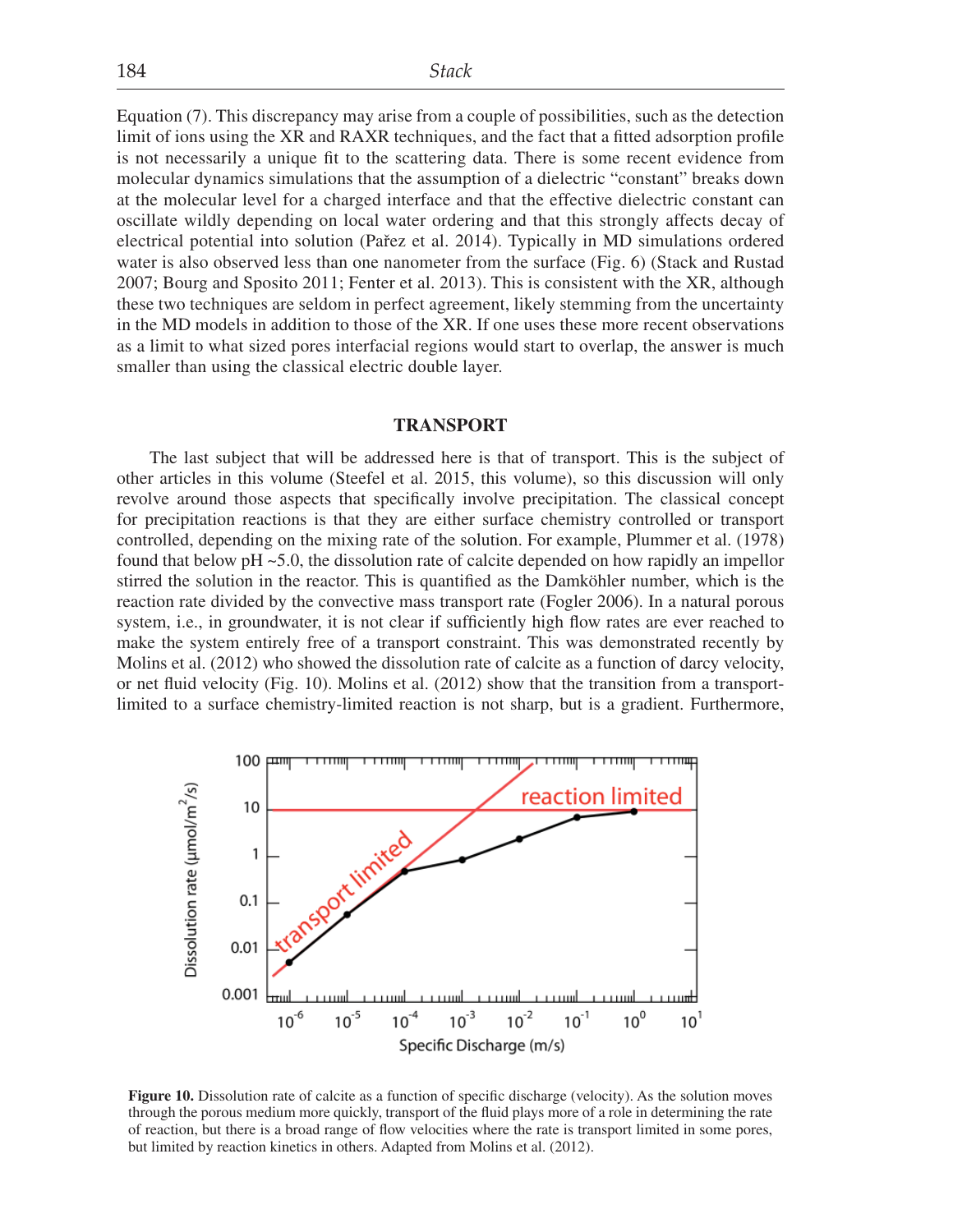they observed that the volume-averaged rate of dissolution was slower than the open solution rate because not all pores had the same fluid velocities. Liu et al. (2013) also found that while chemical reactions may be quite rapid on the near atomic scale, once the tortuous nature of diffusion in a porous system is accounted for, the apparent rate of diffusion is much slower. This is not an insignificant effect: the difference between the microscopic rates of adsorption/ desorption or diffusion and the pore- or even grain-scale rates are many orders of magnitude (Liu et al. 2013). Reeves and Rothman (2012) also addressed this issue by highlighting the need for functions for chemical reactivity that scale with time and length.

We also know that for precipitation reactions, the rate of reaction in these systems cannot be described accurately using a single rate constant if solution composition and precipitate surface site concentration vary: one should fit rates using rate constants that reflect the mechanisms of attachment and detachment of ions to known surface sites on the growing crystals, that is, use a kinetics model that reflects the chemical processes observed to occur on a mineral surface (Stack 2014). The rate constants and mechanism for attachment of these ions vary depending on the ion and the mineral. For example, the rate constants for attachment of calcium and carbonate to calcite are  $\sim 6.7 \times 10^6$  s<sup>-1</sup> and 3.6  $\times 10^7$  s<sup>-1</sup> (Bracco et al. 2013), whereas those for attachment of magnesium and carbonate ions to magnesite  $(MgCO<sub>3</sub>)$  are  $4.0 \times 10^5$  s<sup>-1</sup> and  $2.0 \times 10^6$  s<sup>-1</sup> (Bracco et al. 2014). From this, one would expect that the zone over which surface kinetics and transport are both important depends not just on the flow rate and the reactivity of the mineral, but the identity of the constituent ions will affect how much of a reaction is transport controlled. That is, for calcite growth one would expect that one could have a condition where calcium attachment is surface-kinetics-limited and carbonate is transport-limited. Due to the relatively small difference in rate constants in these systems, the range of solution conditions over which this might exist is limited but this may not always be true. In fact, mineral growth kinetics measurements such as these may actually reflect this condition already since possible transport limits are often poorly controlled or verified; in Bracco et al.  $(2012)$ , the step velocity was measured as a function of flow rate under one condition, but not under all calcium-to-carbonate ratios so the rate constant for carbonate quoted above may reflect a partial transport control over carbonate attachment.

Another significant issue due to transport effects are due to the mixing of solutions. Because the grid cell size used in conventional reactive transport models is larger than the scale over which precipitation is typically observed, they have a tendency to overestimate the amount of fluid mixing and precipitation. In Tartakovsky et al. (2008) and Yoon et al. (2012), the precipitation of calcium carbonate phases was observed and modeled in a sandpacked reactor where solutions of dissolved  $CaCl<sub>2</sub>$  and  $Na<sub>2</sub>CO<sub>3</sub>$  were injected along parallel flowpaths. They observed precipitation where the two streams mixed, but at a much finer scale than what would have been captured by a conventional grid-cell approach (Fig. 11a). They found that a smoothed-particle hydrodynamic model was able to capture the localization of the precipitation reaction well (Fig. 11b), or additionally a Darcy-type simulation with smaller grid sizes in the zone where precipitation was observed also was accurate. These studies highlight an ongoing research problem, which is how create a model that scales dynamically to capture the microscopic reactions well, but also is practical to use at much larger scales. One is not able run the molecular dynamics simulation over an entire reservoir or watershed, and never will be, so models that can capture atomic-scale reactions well, but also scale upwards in time and space, are necessary. As mentioned in the discussion above, Tartakovsky et al. (2008) found that the relationship between porosity and permeability is not as straightforward as it may seem in that the precipitation could create an impermeable barrier at only a 5% reduction in porosity. This result demonstrates that empirical relationships between porosity and permeability built from analysis of natural samples will not necessarily be applicable to anthropogenically induced precipitation. Lastly, one must also account for dissolution. During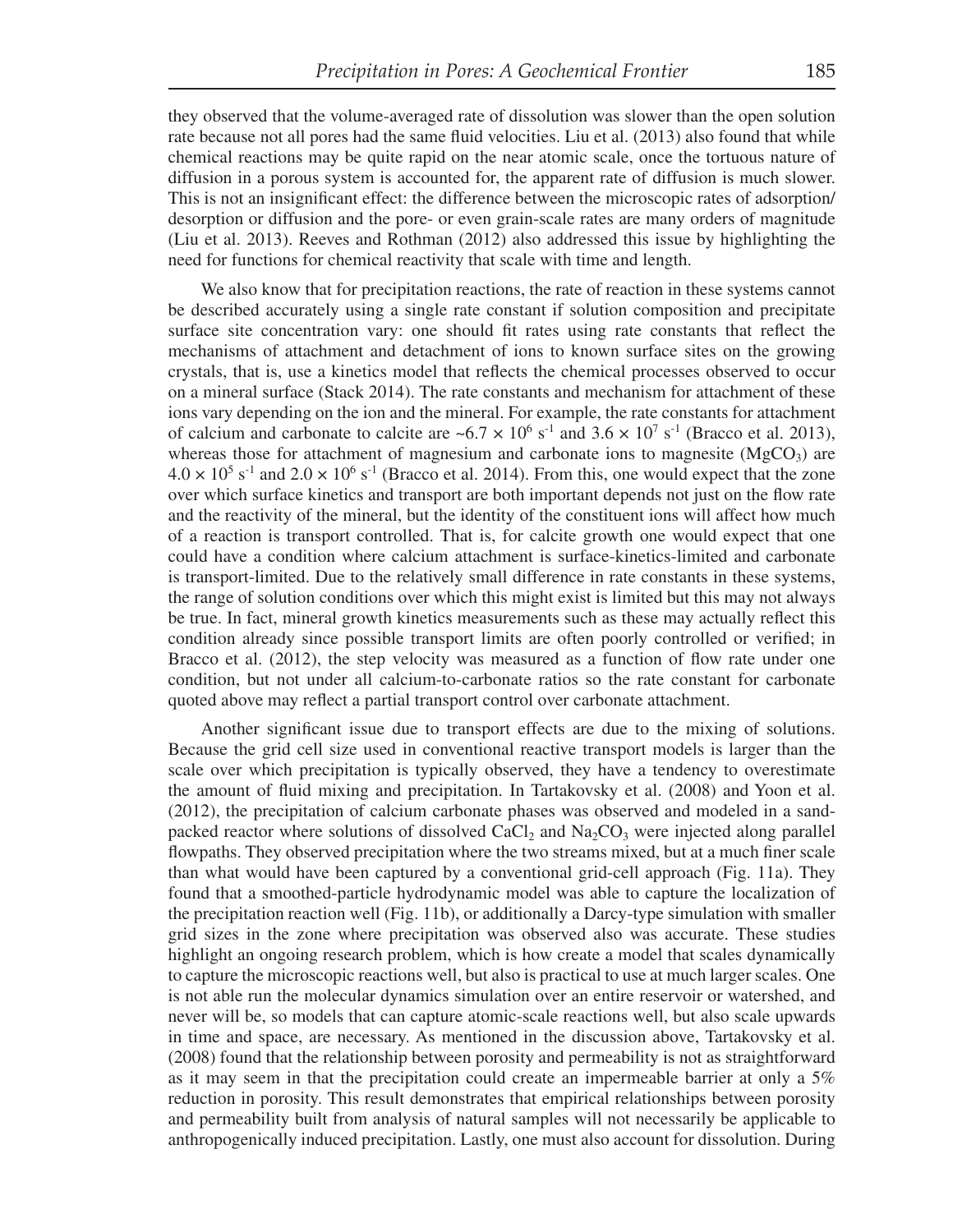the mixing experiments just described, the sequence of events is that as the two solutions mix, they become saturated and eventually supersaturated sufficiently for precipitation to become favorable. Precipitation occurs and blocks communication between the two mixed fluids. Once the mixing is shut down, the solution surrounding the precipitate is then undersaturated and the precipitate should start to dissolve. Yoon et al. (2012) found that while they could model the precipitation relatively well by adjusting conventional precipitation models (Chou et al. 1989), but the subsequent dissolution was not well captured.



**Figure 11.** Calcium carbonate precipitation in a sand-packed reactor. Two solutions, CaCl<sub>2</sub> and Na<sub>2</sub>CO<sub>3</sub> are circulated side-by-side. a) Photograph of results; the white vertical stripe is a thin layer of calcium carbonate phases that have precipitated. b) Smoothed Particle Hydrodynamic model results that captures the localized nature of the precipitation well. The green (lighter gray) color shows the precipitated material. Red (left) and blue (right) are the two different injected solutions. [Used by permission of John Wiley & Sons, from Tartatakovsky AM, Redden G, Lichtner PC, Scheibe TD, Meakin P (2008) Mixing-induced precipitation: Experimental study and multiscale numerical analysis. *Water Resources Research,* Vol. 44, W06S04]

## **CONCLUSIONS AND OUTLOOK**

From these studies, it is clear that precipitation within a porous medium is a complex process that is a challenge to observe and model accurately and even in idealized systems, there are multiple effects that potentially explain the results. One must consider mineral precipitation kinetics (which are very complex themselves), substrate reactivity, surface charges and ion adsorption affinities that are possibly different from the bulk phase, geometric factors that inhibit or enhance nucleation, surface energy effects, and last but not least, solvent transport. In natural systems multiple minerals and other phases (such as organic carbon), gradients in pore size distributions and other components create potentially other complicating factors that reduce our ability to discern what is occurring in these systems. Nanopores may contain the largest deviations from bulk-like reactivity, and at the same, may constitute the majority of pores in a rock. Yet, due to the difficulty in quantitatively measuring these, the relative importance of nanopores to the net reactivity of the rock, and their reactivity in this context are just beginning to be examined. The precipitation itself is fairly difficult to observe since it is occurring in the middle of three dimensional network of solids, leaving one to either interpret data from thin sections or utilize newer methods of X-ray and neutron scattering that can allow one to gather statistical averages of the porosity distribution. To interpret and understand how the presence of a porous medium affects mineral precipitation will find application in multiple areas of scientific, environmental and industrial interest. These include metal contaminant treatment, carbon sequestration, scale formation, mineral/rock weathering, perhaps seismicity,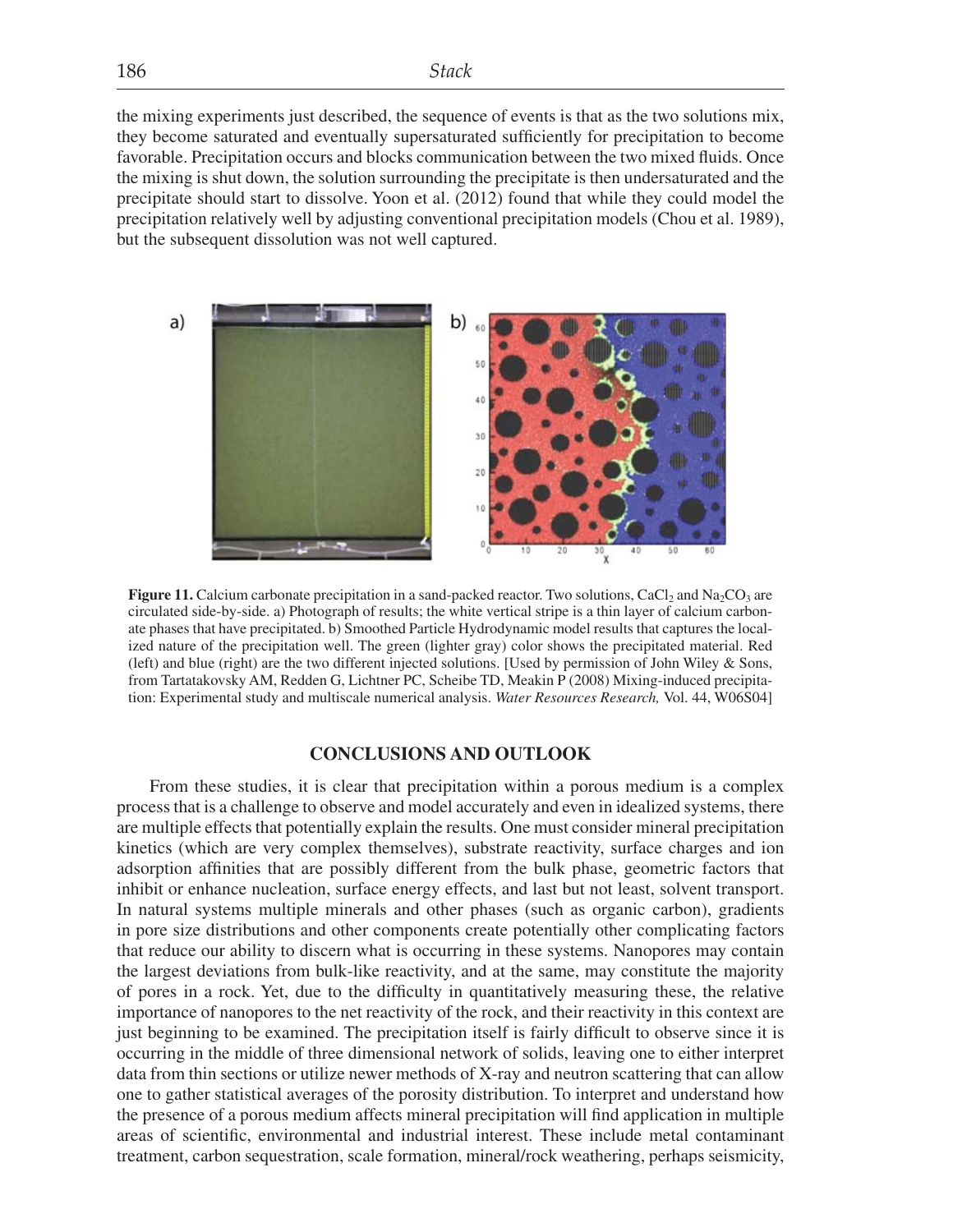etc. The potential to examine reactivity in pores is positive, however, in that new experimental probes such as X-ray and neutron scattering are being adapted to probe these reactivity in porous media, and coupled enhanced reactive transport modeling capabilities. Understanding derived from these combined methods may result in predictive theories that can accurately account for atomic-scale reactivity and structure, but are useful at larger scales where it is no longer practical to resolve individual pores.

#### **ACKNOWLEDGMENTS**

The author wishes to thank both Sang Soo Lee at Argonne National Laboratory for his translation of the MD probability curves to be more comparable to the XR (Fig. 6), and Michael L. Machesky of the Illinois State Water Survey for sanity-checking the calculations of the surface potential of amorphous silica (Fig. 7). Research on  $CO<sub>2</sub>$  sequestration sponsored by the Center for Nanoscale Control of Geologic  $CO<sub>2</sub>$ , an Energy Frontier Research Center funded by the U.S. Department of Energy, Office of Science, Office of Basic Energy Sciences under Award Number (DE-AC02-05CH11231). Research on barite and metal contaminants was supported by the U.S. Department of Energy, Office of Science, Basic Energy Sciences, Chemical Sciences, Geosciences, and Biosciences Division. The author is grateful for the insightful comments by Alejandro Fernandez-Martinez and Qingyun Li that significantly improved the manuscript.

#### **REFERENCES**

- Anovitz LM, Cole DR (2015) Characterization and analysis of porosity and pore structures. Rev Mineral Geochem 80:61–164
- Anovitz LM, Cole DR, Rother G, Allard LF, Jackson AJ, Littrel KC (2013) Diagenetic changes in macro- to nano-scale porosity in the St. Peter Sandstone: An (ultra) small angle neutron scattering and backscattered electron imaging analysis. Geochim Cosmochim Acta 102:280–305
- Arey JS, Seaman JC, Bertsch PM (1999) Immobilization of uranium in contaminated sediments by hydroxyapatite addition. Environ Sci Technol 33:337–342
- Beazley MJ, Martinez RJ, Sobecky PA, Webb SM, Taillefert M (2007) Uranium biomineralization as a result of bacterial phosphatase activity: insights from bacterial isolates from a contaminated subsurface. Environ Sci Technol 41:5701–5707
- Berner RA, Lasaga AC, Garrels RM (1983) The carbonate-silicate geochemical cycle and its effect on atmospheric carbon dioxide over the past 100 million years. Am J Sci 283:641–683
- Bethke CM (1986) Inverse hydrologic analysis of the distribution and origin of Gulf Coast-type geopressured zones. J Geophy Res 91:6535–6545
- Bleam WF (2011) Soil and Environmental Chemistry. Academic Press, Amsterdam.
- Bloch S (1991) Empirical prediction of porosity and permeability in sandstones. Am Assoc Pet Geol Bull 75:1145–1160
- Boerner LK (2013) Sewage plants struggle to treat wastewater produced by fracking operations. Chemical & Engineering News, March 18, 2013
- Bond DL, Davis JA, Zachara JM (2008) Uranium(VI) release from contaminated vadose zone sediments: estimation of potential contributions from dissolution and desorption. *In*: Barnett, MO, Kent, DB (eds), Adsorption of Metals by Geomedia II. Academic Press, San Diego, CA, p 379–420
- Borgia A, Pruess K, Kneafsey TJ, Oldenburg CM, Pan L (2012) Numerical simulation of salt precipitation in the fractures of a  $CO_2$ -enhanced geothermal system. Geothermics  $44:13-22$
- Bourg IC, Sposito G (2011) Molecular dynamics simulations of the electrical double layer on smectite surfaces contacting concentrated mixed electrolyte (NaCl–CaCl<sub>2</sub>) solutions. J Coll Int Sci 360:701–715
- Bourg IC, Steefel C (2012) Molecular dynamics simulations of water structure and diffusion in silica nanopores. J Phys Chem C 116:11556–11564
- Bracco JN, Grantham MC, Stack AG (2012) Calcite growth rates as a function of aqueous calcium-tocarbonate ratio, saturation index, and inhibitor concentration: Insight into the mechanism of reaction and poisoning by strontium. Cryst Growth Des 12:3540–3548
- Bracco JN, Stack AG, Steefel CI (2013) Upscaling calcite growth rates from the mesoscale to the macroscale. Environ Sci Technol 47:7555–7562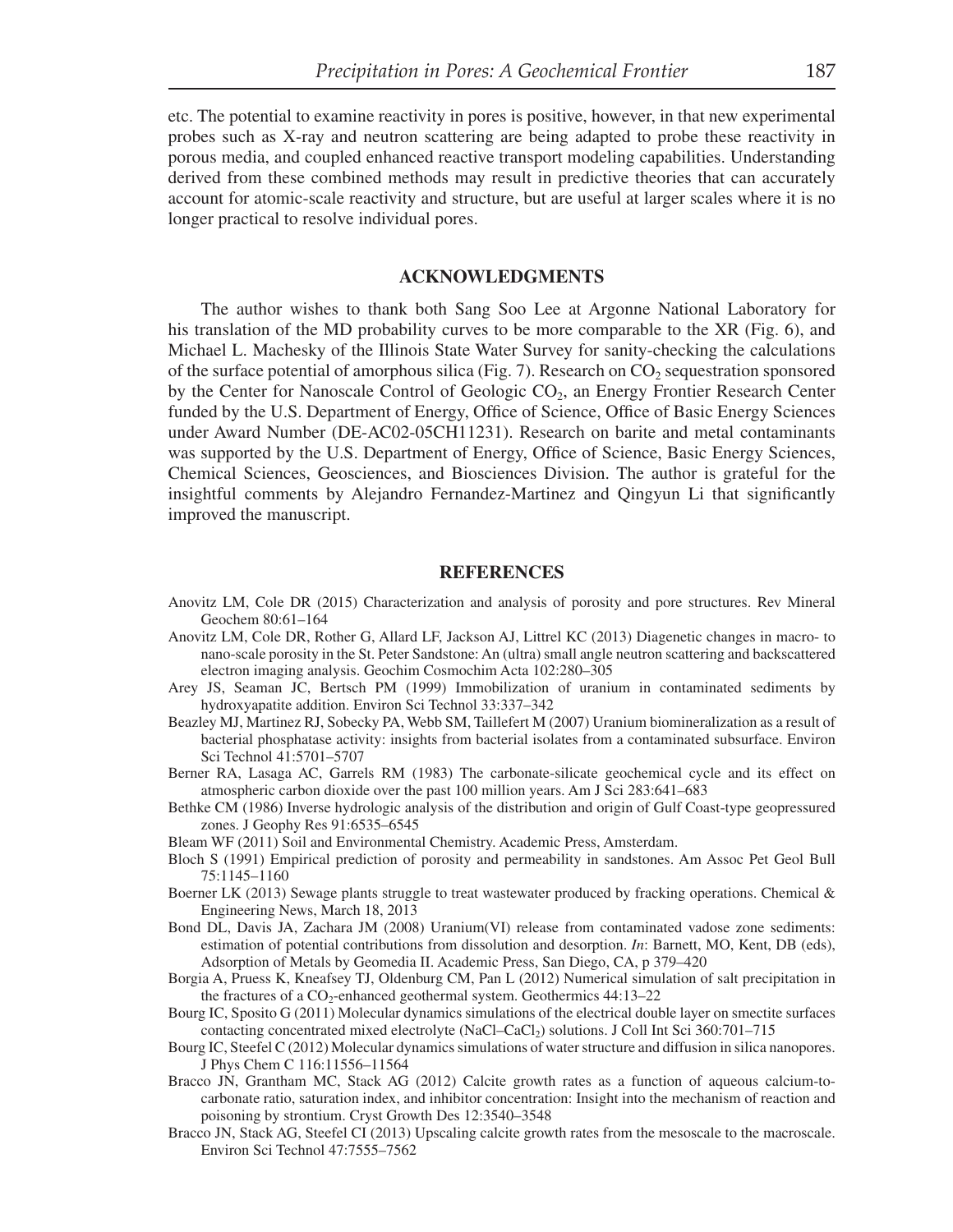- Bracco JN, Stack AG, Higgins SR (2014) Magnesite step growth rates as a function of the aqueous magnesium:carbonate ratio. Cryst Growth Des 14:6033–6040
- Carey, JW (2013) Geochemistry of wellbore integrity in  $CO_2$  sequestration: Portland cement-steel-brine- $CO_2$ interactions. Rev Mineral Geochem 77:505–539
- Chen Y, Wei L, Mastalerz M, Schimmelmann A (2015) The effect of analytical particle size on gas adsorption porosimetry of shale. Intl J Coal Geol. 138:103–112
- Chou L, Garrels RM, Wollast R (1989) Comparative study of the kinetics and mechanisms of dissolution of carbonate minerals. Chem Geol 78:269–282
- Cohen Y, Rothman DH (2015) Mechanisms for mechanical trapping of geologically sequestered carbon dioxide. Proc. R. Soc. A 471:2010853
- Curti E, Fujiwara K, Iijima K, Tits J, Cuesta C, Kitamura A, Glaus MA, Müller W (2010) Radium uptake during barite recrystallization at  $23 \pm 2$  °C as a function of solution composition: An experimental <sup>133</sup>Ba and 226Ra tracer study. Geochim Cosmochim Acta 74:3553–3570
- Davis, JA, Kent DB (1990) Surface complexation modeling in aqueous geochemistry. Rev Mineral 23:177–260
- De Yoreo JJ, Vekilov PG (2003) Principles of Crystal Nucleation and Growth. Rev Mineral Geochem 54:57–93 Drever JI, Clow DW (1995) Weathering rates in catchments. Rev Mineral 31:463–483
- Emmanuel S, Ague JJ (2009) Modeling the impact of nano-pores on mineralization in sedimentary rocks. Water Resour Res 45:W04406
- Emmanuel S, Anovitz LM, Day-Stirrat RJ (2015) Effects of coupled chemo-mechanical processes on the evolution of pore-size distributions in geological media. Rev Mineral Geochem 80:45-60
- Emmanuel S, Ague JJ, Walderhaug O (2010) Interfacial energy effects and the evolution of pore size distributions during quartz precipitation in sandstone. Geochim Cosmochim Acta 74:3539–3552
- Fanizza MF, Yoon H, Zhang C, Oostrom M, Wietsma TW, Hess NJ, Bowden ME, Strathmann TJ, Finneran KT, Werth CJ (2013) Pore-scale evaluation of uranyl phosphate precipitation in a model groundwater system. Water Resour Res 49:874–890
- Fenter P, Lee SS (2014) Hydration Layer Structure at Solid–Water Interfaces. MRS Bulletin 39:1056–1061
- Fenter P, McBride MT, Srajer G, Sturchio NC, Bosbach D (2001) Structure of Barite (001)- and (210)-Water Interfaces. J Phys Chem B 105:8112–8119
- Fenter P, Kerisit S, Raiteri P, Gale JD (2013) Is the Calcite-Water Interface Understood? Direct Comparisons of Molecular Dynamics Simulations with Specular X-ray Reflectivity Data. J Phys Chem C 117:5028-5042
- Fernández-Martinez A (2009) Physics of natural nanoparticles water interfaces: chemical reactivity and environmental implications. PhD Dissertation, Observatoire de Grenoble et Laboratoire de Géophysique Interne et Tectonophysique, Grenoble, France
- Fernández-Martinez A, Hu Y, Lee B, Jun Y-S, Waychunas GA (2013) In situ determination of interfacial energies between heterogeneously nucleated  $CaCO<sub>3</sub>$  and quartz substrates: Thermodynamics of  $CO<sub>2</sub>$ mineral trapping. Environ Sci Technol 47:102–109
- Ferrar KJ, Michanowicz DR, Christen CL, Mulcahy N, Malone SL, Sharma RK (2013) Assessment of effluent contaminants from three facilities discharging marcellus shale wastewater to surface waters in Pennsylvania. Environ Sci Technol 47:3472–3481
- Fogler S (2006). Elements of Chemical Reaction Engineering (4th ed.). Pearson Education, Upper Saddle River, NJ.
- Fountain H (2015) Turning carbon dioxide into rock, and burying it. New York Times, February 9<sup>th</sup>, 2015.
- Freeze RA, Cherry JA (1979) Groundwater. Prentice Hall, Englewood Cliffs, NJ. p 604
- Frenier WW, Ziauddin M (2008) Formation, removal, and inhibition of inorganic scale in the oilfield environment. Society for Petroleum Engineers, Richardson, TX.
- Funk J (2014) Ohio acknowledges connection between hydraulic fracturing and Youngstown quakes, will require seismic testing near known fault lines. The Plain Dealer, April 11<sup>th</sup>, 2014.
- Hedges LO, Whitelam S (2012) Nucleation barriers in the Ising model suggest a strategy for patterning a surface to maximally enhance nucleation. Soft Matter 8:8624–8635
- Gebrehiwet TA, Redden GD, Fujita Y, Beig MS, Smith RW (2012) The effect of the  $CO<sub>3</sub><sup>2-</sup>$  to  $Ca<sup>2+</sup>$  ion activity ratio on calcite precipitation kinetics and  $Sr^{2+}$  partitioning. Geochem Trans 13:1
- Gibson-Poole CM, Svendsen L, Underschultz J, Watson MN, Ennis-King J, van Ruth PJ, Nelson EJ, Daniel RF, Cinar Y (2008) Site characterisation of a basin-scale  $CO<sub>2</sub>$  geological storage system: Gippsland Basin, southeast Australia. Environ Geol 54:1583–1606
- Giesche H (2006) Mercury porosimetry: a general (practical) overview. Part Part Syst Charact 23:9–19
- Godinho JRA, Stack AG (2015) Growth kinetics and morphology of barite crystals derived from face-specific growth rates. Cryst Growth Des 15:2064–2071 doi: 10.1021/cg501507p
- Gouze B, Cambedouzou J, Parres-Maynadie S, Rébiscoul, D (2014) How hexagonal mesoporous silica evolves in water on short and long term: Role of pore size and silica wall porosity. Microporous Mesoporous Mater. 183:168-176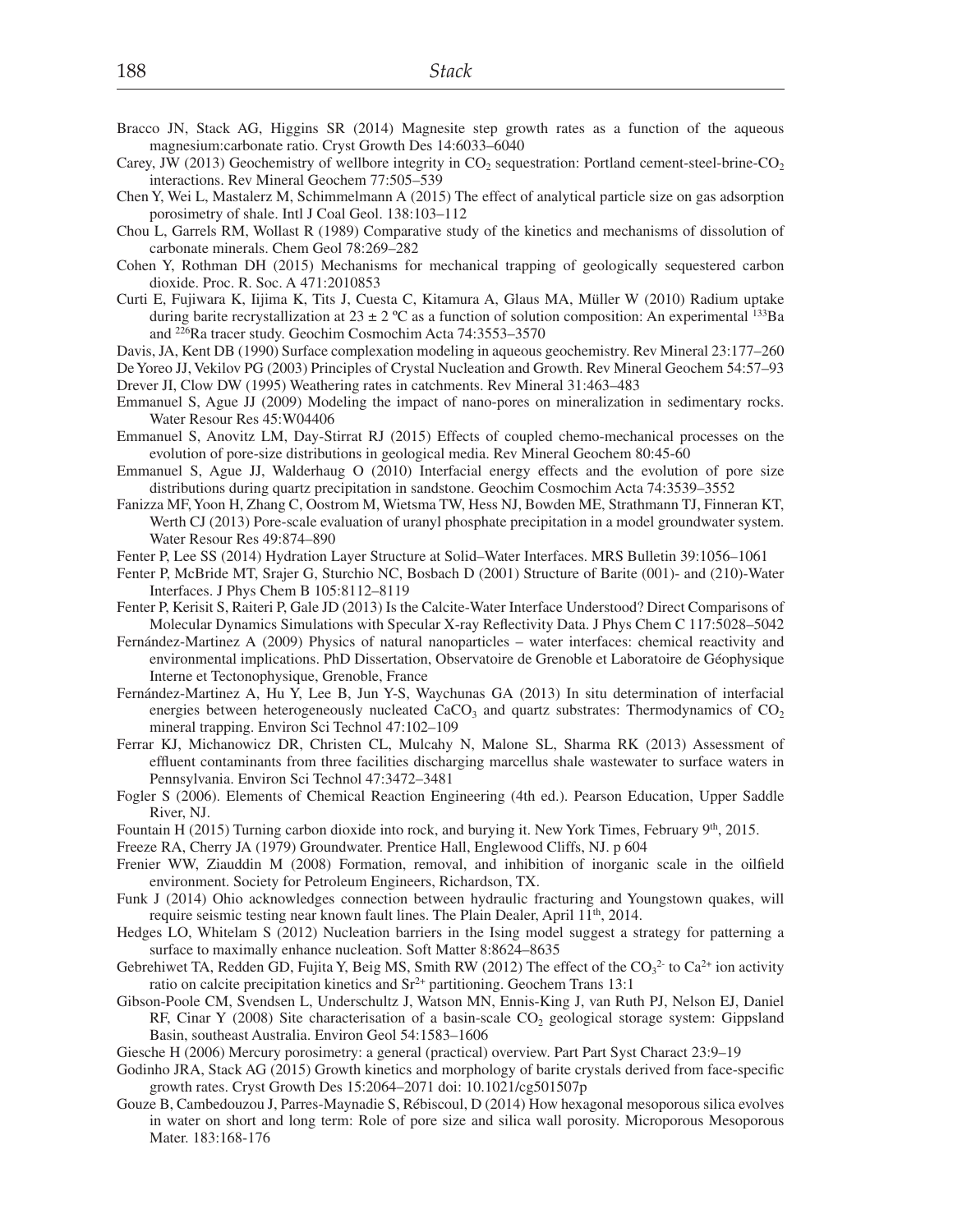- Hedges LO, Whitelam S (2012) Patterning a surface so as to speed nucleation from solution. Soft Matter 8:8624-8635
- Jamtveit, B, Kobchenko M, Austrheim H, Malthe-Sørensen A, Røyne A, Svensen H (2011) Porosity evolution and crystallization-driven fragmentation during weathering of andesite. J Geophys Res 116:B12204
- Kubicki JD, Sofo JO, Skelton AA, Bandura AV (2012) A New hypothesis for the dissolution mechanism of silicates. J Phys Chem C 116:17479–17491
- Lee SS, Fenter P, Park C, Sturchio NC, Nagy NL (2010) Hydrated cation speciation at the muscovite (001)-water interface. Langmuir 26:16647–16651
- Liu C, Shang J, Kerisit S, Zachara JM, Zhu W (2013) Scale-dependent rates of uranyl surface complexation reaction in sediments. Geochim Cosmochim Acta 105:326–341
- Maher K, Steefel CI, White AF, Stonestrom DA (2009) The role of reaction affinity and secondary minerals in regulating chemical weathering rates at the Santa Cruz Soil Chronosequence, California. Geochim Cosmochim Acta 73:2804–2831
- Martin AJ, Crusius J, McNee JJ, Yanful EK (2003) The mobility of radium-226 and trace metals in pre-oxidized subaqueous uranium mill tailings. Appl Geochem 18:1095-1110.
- Melcer A, Gerrish HW (1996) Effects of formation damage on injection operations and on pressure transient tests. *In:* Deep Injection Disposal of Hazardous and Industrial Waste; Apps JA, Tsang C (eds) Academic Press: San Diego, CA, p 277–286
- Metz B, Davidson O, de Coninck H, Loos M, Meyer L (2005) IPCC Special Report on Carbon Dioxide Capture and Storage. Cambridge University Press: Cambridge, U.K.
- Mito S, Xue Z, Ohsumi T (2008) Case study of geochemical reactions at the Nagaoka  $CO<sub>2</sub>$  injection site, Japan. Int J Greenh Gas Control 2:309–318
- Molins S, Trebotich D, Steefel CI, Shen C (2012) An investigation of the effect of pore scale flow on average geochemical reaction rates using direct numerical simulation. Water Resour Res 48:W03527
- Morse JW, Zullig JJ, Bernstein LD, Millero FJ, Milne P, Mucci A, Choppin GR, (1985) Chemistry of calcium carbonate-rich shallow water sediments in the Bahamas. Am J Sci 285:147–185
- Naftz DL, Feltcorn EM, Fuller CC, Wilhelm RG, Davis JA, Morrison SJ, Freethey GW, Piana MJ, Rowland RC, Blue JE (1998) Field demonstration of permeable reactive barriers to remove dissolved uranium from groundwater, Fry Canyon, Utah. EPA Report 402-C-00-001
- Pařez S, Předota M (2012) Determination of the distance-dependent viscosity of mixtures in parallel slabs using non-equilibrium molecular dynamics. Phys Chem Chem Phys 14:3640–3650
- Pařez S, Předota M, Machesky M (2014) Dielectric properties of water at rutile and graphite surfaces: effect of molecular structure. J Phys Chem C 118:4818–4834
- Parks GA (1990) Surface Energy and Adsorption at Mineral/Water Interfaces: An Introduction. Rev Mineral 23:133–176
- Plummer LN, Wigley TML, Parkhurst DL (1978) The kinetics of calcite dissolution in CO<sub>2</sub>-water systems at 5° to 60 °C and 0.0 to 1.0 atm CO<sub>2</sub>. Am J Sci 278:179–216
- Pontbriand CW, Sohn RA (2014) Microearthquake evidence for reaction-driven cracking within the Trans-Atlantic Geotraverse active hydrothermal deposit. J. Geophys Res Solid Earth 119:822–839
- Prieto M, Putnis A, Fernandez-Diaz L (1990) Factors controlling the kinetics of crystallization: supersaturation evolution in a porous medium. Application to barite crystallization. Geol Mag 6:485–495
- Putnis A, Mauthe G (2001) The effect of pore size on cementation in porous rocks. Geofluids 1:37–41
- Putnis A, Prieto M, Fernandez-Diaz L (1995) Fluid supersaturation and crystallization in porous media. Geol Mag 1:1–13
- Reeves D, Rothman DH (2012) Impact of structured heterogeneities on reactive two-phase porous flow. Phys Rev E 86:031120
- Ridley MK, Machesky ML, Kubicki JD (2013) Anatase nanoparticle surface reactivity in NaCl media: A CD−MUSIC model interpretation of combined experimental and Density Functional Theory studies. Langmuir 29:8572–8583
- Riley RG, Zachara JM, Wobber FJ (1992) Chemical Contaminants on DOE Lands and Selection of Contaminant Mixtures for Subsurface Science Research. U.S. Department of Energy, DOE/ER--0547T DE92 014826
- Ruiz-Agudo E, Putnis CV, Wang L, Putnis A (2011) Specific effects of background electrolytes on the kinetics of step propagation during calcite growth. Geochim Cosmochim Acta 75:3803-3814
- Sahai N, Sverjensky DA (1997) Evaluation of internally consistent parameters for the triple-layer model by the systematic analysis of oxide surface titration data. Geochim Cosmochim Acta 61:2801-2826
- Scherer GW (1999) Crystallization in Pores. Cem Concr Res 29:1347–1358
- Singer DM, Guo H, Davis JA (2014) U(VI) and Sr(II) batch sorption and diffusion kinetics into mesoporous silica (MCM-41). Chem Geol 390:152–163
- Skoumal RJ, Budzinski MR, Currie BS (2015) Earthquakes induced by hydraulic fracturing in Poland Township, Ohio. Bull Seismol Soc Am, doi: 10.1785/0120140168